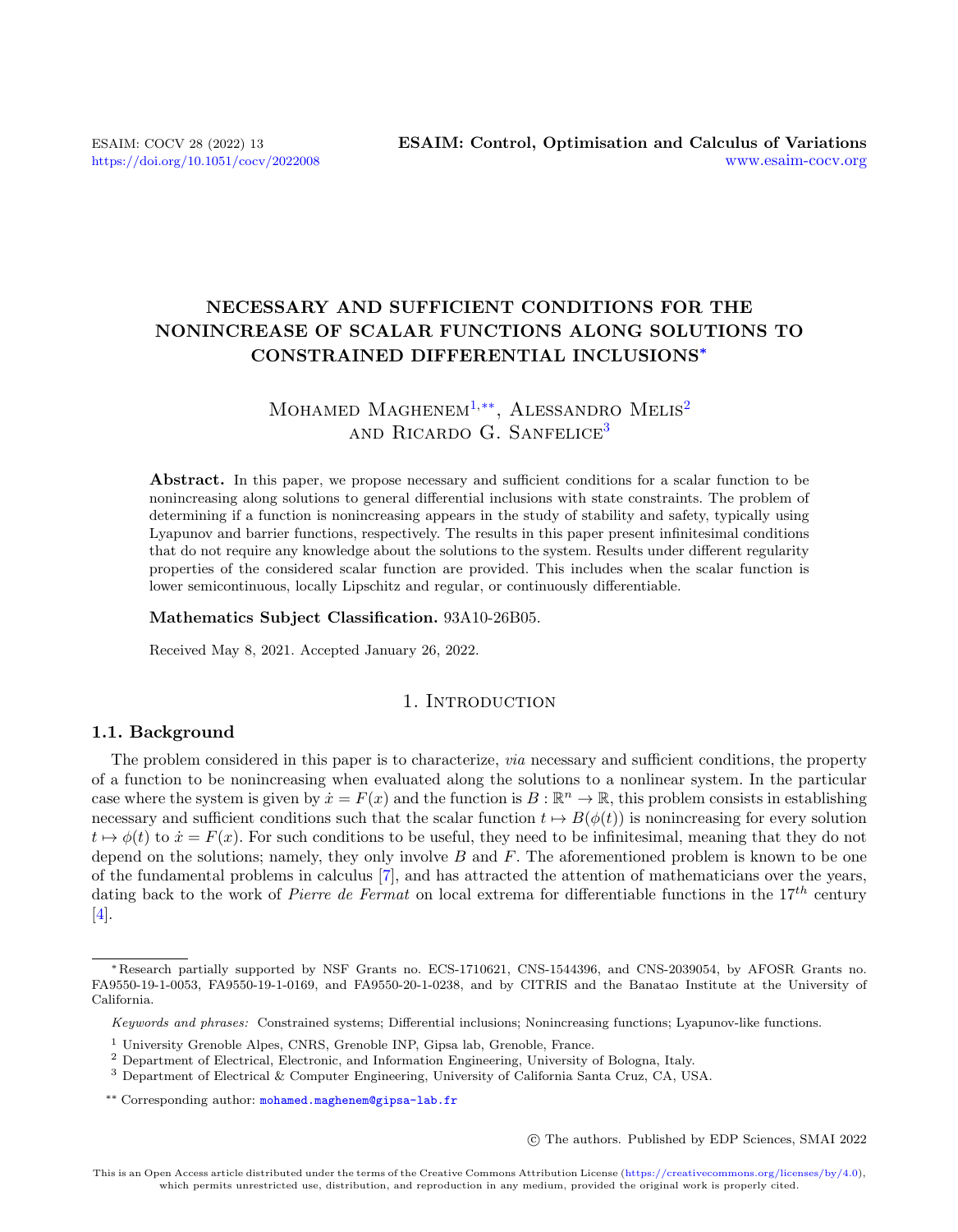A key difficulty in solving such a problem emerges from the smoothness of (or lack of) the maps  $F$  and  $B$ . As expected, initial solutions to this problem deal with the particular case where both  $F$  and  $B$  are sufficiently smooth. In such a basic setting, a necessary and sufficient condition for B to be nonincreasing is that the scalar product between the gradient of B and F is nonpositive at each  $x \in \mathbb{R}^n$ ; namely,  $\langle \nabla B(x), F(x) \rangle \leq 0$  for all  $x \in \mathbb{R}^n$ . When B is not continuously differentiable, the problem requires nonsmooth analysis tools since the gradient of B may not be defined according to the classical sense.

When  $B$  is nonsmooth, the existing solutions to the problem use the notion of *directional subderivatives* [\[11,](#page-21-2) [28,](#page-21-3) [29\]](#page-21-4). It appears that directional subderivatives were first proposed and used by Ulisse Dini in 1878 [\[15\]](#page-21-5). Since then, many extensions were proposed in the literature, see [\[3,](#page-21-6) [12–](#page-21-7)[14\]](#page-21-8). These extensions allow to cover general scenarios where  $F$  is a general set-valued map, and thus the system is a differential inclusion of the form  $\dot{x} \in F(x)$ , and B is merely continuous, or just semicontinuous. Moreover, in those extensions, the classical gradient  $\nabla B$  is replaced by its nonsmooth versions, such as the proximal subderivative [\[8\]](#page-21-9), denoted  $\partial_P B$ , and the Clarke generalized gradient [\[5,](#page-21-10) [9\]](#page-21-11), denoted  $\partial_C B$ .

### <span id="page-1-1"></span>1.2. Motivation

To the best of our knowledge, the existing solutions to the stated problem consider a system  $\dot{x} \in F(x)$  defined on an open subset  $C \subset \mathbb{R}^n$  where the solutions cannot start from the boundary of the set C, denoted  $\partial C$ . This requirement is customarily used in the literature of unconstrained systems, see, e.g.,  $[3, 13, 18]$  $[3, 13, 18]$  $[3, 13, 18]$  $[3, 13, 18]$  $[3, 13, 18]$ . However, the assumption that the solutions cannot start from  $\partial C$  is restrictive when dealing with general constrained systems of the form

<span id="page-1-0"></span>
$$
\mathcal{H}_f: \quad \dot{x} \in F(x) \qquad x \in C \subset \mathbb{R}^n,\tag{1.1}
$$

where C is not necessarily open and the solutions might start from or slide on  $\partial C$ .

In this context of constrained systems, the existing solutions to the considered problem are not applicable. Indeed, assume that the set C is closed. In this case, it might be possible to find a vector  $\eta \in F(x)$  for some  $x \in \partial C$  such that the direction  $\eta$  does not generate solutions, for example, when  $\eta$  points towards the complement of C. Such vectors should not be included in an infinitesimal condition for the nonincrease of  $t \mapsto B(\phi(t))$ , otherwise this condition would not be necessary; see the forthcoming Example [4.2](#page-7-0) for more details. At the same time, the vector  $\eta$ , although not generating solutions, may affect the global behavior of the solutions. Hence, such vectors should be somehow included in the characterization of the nonincrease of  $t \mapsto B(\phi(t))$ , otherwise the condition may fail to be sufficient; see the forthcoming Example [4.3](#page-7-1) for more details. As we show in this paper, to handle such a compromise, extra assumptions relating  $F$  to the boundary of  $C$  must be imposed.

Solving the considered problem in the context of constrained systems finds a natural motivation when characterizing safety in terms of barrier functions. Indeed, characterizing the nonincreasing behavior of such functions along solutions is critical for the safety property to hold.

#### 1.3. Contributions

In this paper, we propose solutions to the stated problem in the general case of constrained differential inclusions. This problem is studied under different conditions on the scalar function  $B$ , including the following three cases:

– When the scalar function B is lower semicontinuous (*i.e.*, for each  $x \in \mathbb{R}^n$  and for each sequence  ${x_n}_{n=0}^{\infty} \subset \mathbb{R}^n$  with  $\liminf_{n\to\infty} x_n = x \in \mathbb{R}^n$ , we have  $\liminf_{n\to\infty} B(x_n) \geq B(x)$  we transform the problem of showing that B is nonincreasing along the solutions to  $\mathcal{H}_f = (C, F)$  into characterizing forward pre-invariance of the set epi $B \cap (cl(C) \times \mathbb{R})$ , where  $epiB := \{(x, r) \in \mathbb{R}^n \times \mathbb{R} : r \geq B(x)\}\$ is the epigraph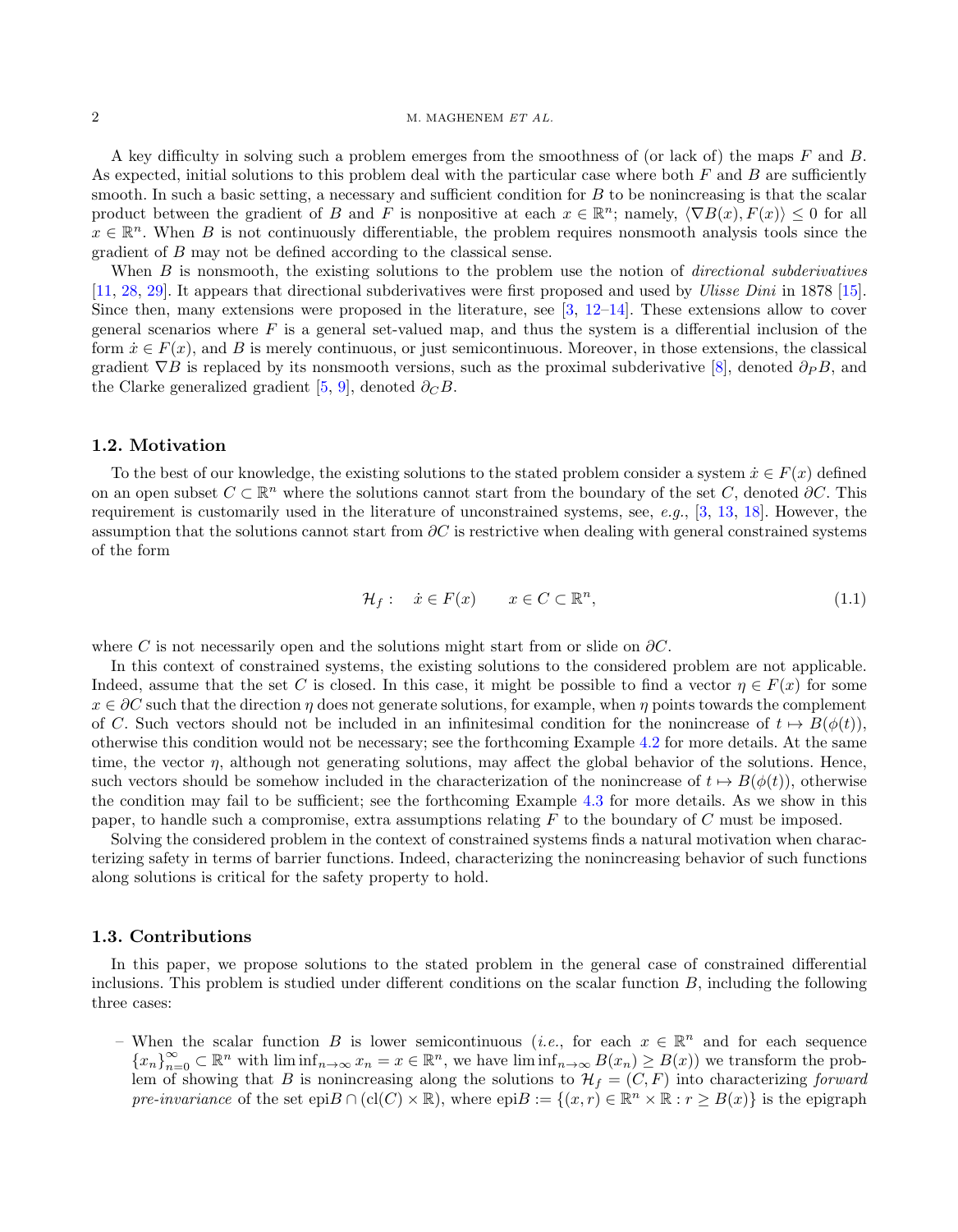of B and  $cl(C)$  is the closure of C, for the augmented constrained system

<span id="page-2-0"></span>
$$
\begin{bmatrix} \dot{x} \\ \dot{r} \end{bmatrix} \in \begin{bmatrix} F(x) \\ 0 \end{bmatrix} \qquad (x, r) \in C \times \mathbb{R}.
$$
 (1.2)

Namely, we propose necessary and sufficient conditions guaranteeing that each solution to [\(1.2\)](#page-2-0) starting from epi $B \cap (cl(C) \times \mathbb{R})$  never leaves this set for all time instants at which it is defined. As a consequence, the proposed conditions are inequalities involving F, the proximal subdifferential of B, denoted  $\partial_P B$ , and the contingent cone to C, denoted  $T_C$ , which is, roughly speaking, used to rule out directions of F not generating solutions.

- When the function  $B$  is locally Lipschitz, similar inequalities to the lower semicontinuous case are proposed. Due to the assumption of a stronger smoothness property for B, the Clarke generalized gradient, denoted  $\partial_C B$ , is used instead of the proximal subdifferential  $\partial_P B$ .
- When the function  $B$  is continuously differentiable, the conditions proposed are a corollary of those when B is locally Lipschitz. In particular, when B is continuously differentiable the Clarke generalized gradient  $∂<sub>C</sub>B$  reduces to the classical gradient  $∇B$ .

To the best of our knowledge, there are no results in the literature characterizing the nonincrease of  $t \mapsto$  $B(\phi(t))$ , for each  $\phi$  solution to  $\mathcal{H}_f = (C, F)$ , using necessary and sufficient infinitesimal conditions. A preliminary version of this paper is in the conference article [\[19\]](#page-21-14), where the proofs, detailed explanations, and some examples have been omitted.

### 1.4. Notations and preliminaries

For  $x, y \in \mathbb{R}^n$ ,  $x^{\top}$  denotes the transpose of x, |x| the Euclidean norm of  $x, \langle x, y \rangle := x^{\top}y$  the scalar product between x and y, and  $\alpha \{x, y\}$  the set of all convex combinations between x and y. For a scalar function  $B: \mathbb{R}^n \to \mathbb{R}$ ,  $\nabla B(x)$  denotes the gradient of the function B evaluated at x. Note that the epigraph of a lower semicontinuous function B is a closed subset of  $\mathbb{R}^{n+1}$ . By B we denote the closed unit ball in  $\mathbb{R}^n$  centered at the origin. For a subset  $K \subset \mathbb{R}^n$ , we use  $|x|_K := \inf_{y \in K} |x - y|$  to denote the distance from x to K, int(K) to denote the interior of K,  $\partial K$  its boundary, and  $U(K)$  to denote a sufficiently small open neighborhood around K. For  $O \subset \mathbb{R}^n$ , we use  $K\setminus O$  to denote the subset of elements of K that are not in O. Furthermore, we use  $T_K(x)$ ,  $C_K(x)$ ,  $N_K(x)$ , and  $N_K^P(x)$  to denote, respectively, the *contingent*, the *Clarke tangent*, the *normal*<sup>[1](#page-2-1)</sup>, and the *proximal normal* cones of K at x given by  $T_K(x) := \{v \in \mathbb{R}^n : \liminf_{h \to 0^+} |x + hv|_K/h = 0\}$ ,  $C_K(x) := \{v \in \mathbb{R}^n : \lim_{y \to x, h \to 0^+} |y + hv|_K/h = 0\}$ ,  $N_K(x) := \{v \in \mathbb{R}^n : \langle v, w \rangle \leq 0 \quad \forall w \in T_K(x)\},\$  and  $N_S^P(x) := \{\zeta \in \mathbb{R}^m : \exists r > 0 \; : \; |x + r\zeta|_S = r|\zeta|\}.$  Finally, for a set-valued map  $F: \mathbb{R}^m \rightrightarrows \mathbb{R}^n$ ,

- $-F$  is outer semicontinuous at  $x \in \mathbb{R}^m$  if, for all  $\{x_i\}_{i=0}^{\infty} \subset \mathbb{R}^m$  and for all  $\{y_i\}_{i=0}^{\infty} \subset \mathbb{R}^n$  with  $x_i \to x$ ,  $y_i \in F(x_i)$ , and  $y_i \to y \in \mathbb{R}^n$ , we have  $y \in F(x)$ ; see Definition 5.9 of [\[17\]](#page-21-15).
- F is lower semicontinuous (or, equivalently, inner semicontinuous) at  $x \in \mathbb{R}^m$  if, for each  $\epsilon > 0$  and for each  $y_x \in F(x)$ , there exists  $U(x)$  a neighborhood of x such that, for each  $z \in U(x)$ , there exists  $y_z \in F(z)$ such that  $|y_z - y_x| \leq \epsilon$ ; see Proposition 2.1 of [\[23\]](#page-21-16).
- $-F$  is upper semicontinuous at  $x \in \mathbb{R}^m$  if, for each  $\epsilon > 0$ , there exists  $U(x)$  such that, for each  $y \in U(x)$ ,  $F(y) \subset F(x) + \epsilon \mathbb{B}$ ; see Definition 1.4.1 of [\[4\]](#page-21-1).
- $-F$  is continuous at  $x \in \mathbb{R}^m$  if it is both upper and lower semicontinuous at x.
- $-$  F is outer (lower, and upper, respectively) semicontinuous if it is outer (lower, and upper, respectively) semicontinuous at every  $x \in \mathbb{R}^m$ . Finally, F is said to be continuous if it is continuous at every  $x \in \mathbb{R}^m$ .
- $-F$  is locally bounded if, for each  $x \in \mathbb{R}^n$ , there exist  $U(x)$  and  $K > 0$  such that  $|\zeta| \leq K$  for all  $\zeta \in F(y)$ , and for all  $y \in U(x)$ .

<span id="page-2-1"></span><sup>&</sup>lt;sup>1</sup>Also named subnormal cone in  $[2]$ .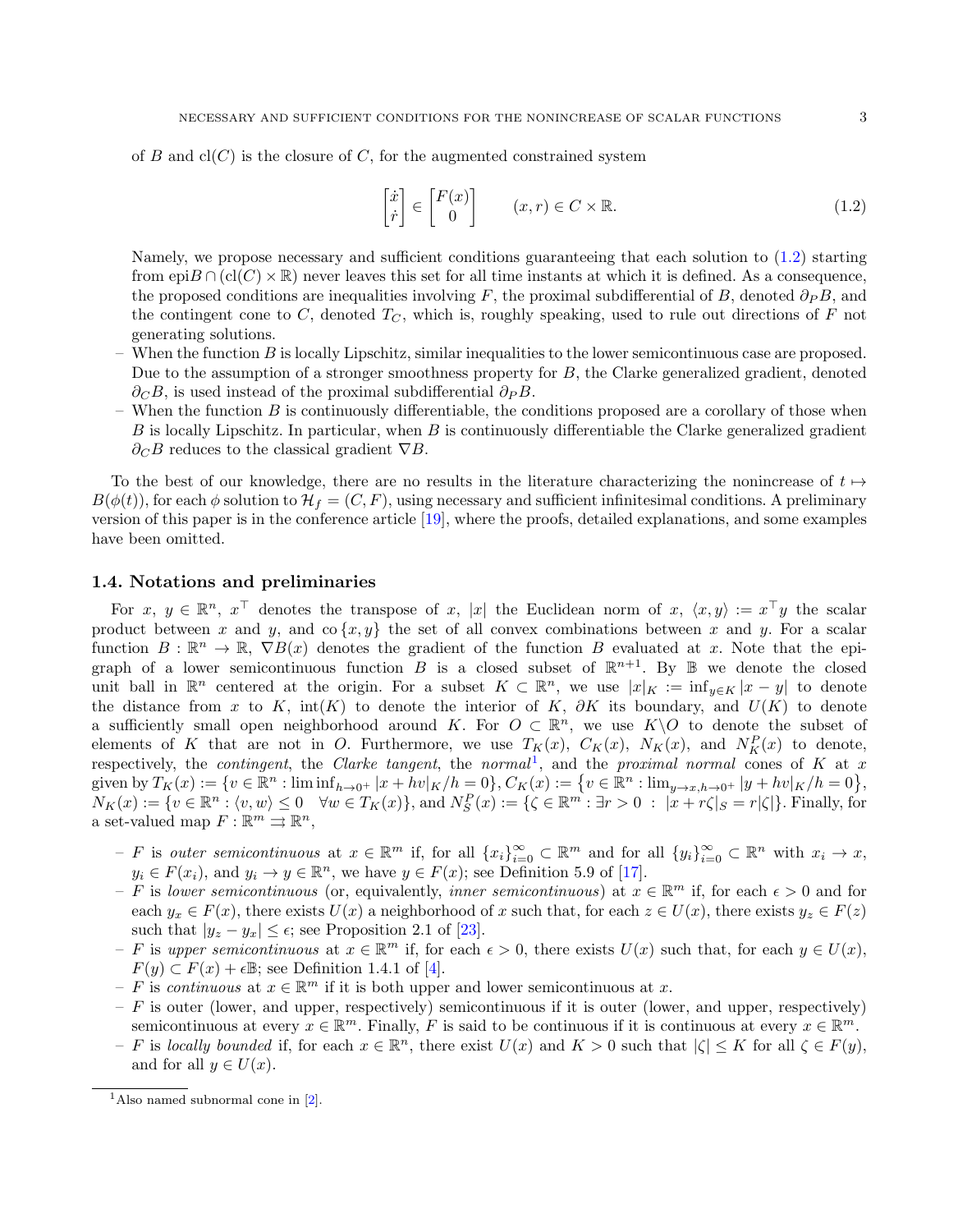$-$  F is locally Lipschitz if, for each compact set  $K \subset \mathbb{R}^n$ , there exists  $k > 0$  such that, for each  $x \in K$  and  $y \in K$ ,  $F(y) \subset F(x) + k|x-y| \mathbb{B}$ .

### 2. Constrained differential inclusions

Consider the constrained differential inclusion  $\mathcal{H}_f := (C, F)$  in [\(1.1\)](#page-1-0) with the state variable  $x \in \mathbb{R}^n$ , the set  $C \subset \mathbb{R}^n$  and the set-valued map  $F : \mathbb{R}^n \rightrightarrows \mathbb{R}^n$ . As opposed to the existing literature dealing with unconstrained differential inclusions, where  $C = \mathbb{R}^n$  [\[3,](#page-21-6) [13\]](#page-21-12), the set C in [\(1.1\)](#page-1-0) is not necessarily open and does not necessarily correspond to  $\mathbb{R}^n$ . Next, we introduce the concept of a solution to  $\mathcal{H}_f$ .

**Definition 2.1.** (Concept of Solution to  $\mathcal{H}_f$ ) A function  $\phi : \text{dom}\phi \to \mathbb{R}^n$  with  $\text{dom}\phi \subset \mathbb{R}_{\geq 0}$  and  $t \mapsto \phi(t)$  locally absolutely continuous is a *solution* to  $\mathcal{H}_f$  if

<span id="page-3-1"></span><span id="page-3-0"></span>(S1)  $\phi(0) \in \text{cl}(C)$ ,<br>(S2)  $\phi(t) \in C$ for all  $t \in \text{int}(\text{dom}\phi)$ , (S3)  $\frac{d\phi}{dt}(t) \in F(\phi(t))$  for almost all  $t \in \text{dom}\phi$ .

Remark 2.2. Condition [\(S1\)](#page-3-0) allows solutions starting from  $\partial C\setminus C$  to flow into C such that [\(S2\)](#page-3-1) is satisfied. Furthermore, [\(S2\)](#page-3-1) allows solutions starting from C to reach  $\partial C \setminus C$ . Hence, symmetry between forward and backward solutions is preserved.

A solution  $\phi$  to  $\mathcal{H}_f$  is said to be maximal if there is no solution  $\psi$  to  $\mathcal{H}_f$  such that  $\phi(t) = \psi(t)$  for all  $t \in \text{dom}\phi$ with dom $\phi$  a proper subset of dom $\psi$ . Furthermore, it is said to be forward complete if dom $\phi$  is unbounded. Finally, we recall the definitions of forward pre-invariance and pre-contractivity of a set  $K \subset \mathbb{R}^n$  for the system  $\mathcal{H}_f$ .

**Definition 2.3** (Forward pre-Invariance). A set  $K \subset \mathbb{R}^n$  is said to be forward pre-invariant for a constrained system  $\mathcal{H}_f = (C, F)$  if each solution to  $\mathcal{H}_f$  starting from K remains in it.

**Definition 2.4** (Pre-contractivity). A closed set  $K \subset \mathbb{R}^n$  is said to be pre-contractive for a constrained system  $\mathcal{H}_f = (C, F)$  if, for every nontrivial solution, *i.e.*, solution whose domain contains more than one element,  $\phi$ starting from  $x_o \in \partial K$ , there exists  $\epsilon > 0$  such that  $\phi(t) \subset \text{int}(K)$  for all  $t \in (0, \epsilon]$ .

The "pre" in forward pre-invariance and forward pre-contractivity is used to accommodate maximal solutions that are not complete.

Throughout this paper the set-valued map F satisfies the following mild assumption.

<span id="page-3-2"></span>**Assumption 2.5.**  $F : \mathbb{R}^n \Rightarrow \mathbb{R}^n$  is upper semicontinuous and  $F(x)$  is compact and convex for all  $x \in \mathbb{R}^n$ .

Before concluding this section, the following remarks are in order.

Remark 2.6. Assumption [2.5](#page-3-2) is customarily used in the literature as the tightest requirement for the existence of solutions and adequate structural properties for the set of solutions, see  $[2, 3, 13]$  $[2, 3, 13]$  $[2, 3, 13]$  $[2, 3, 13]$  $[2, 3, 13]$ . When F is single valued, Assumption [2.5](#page-3-2) reduces to the continuity of F. In some of the existing literature, e.g. [\[17\]](#page-21-15), Assumption [2.5](#page-3-2) is replaced by the equivalent assumption stating that F needs to be outer semicontinuous and locally bounded with convex images. Indeed, outer semicontinuous and locally bounded set-valued maps are upper semicontinuous with compact images ( $[25]$ , Thm. 5.19), the converse is also true using Lemma 5.15 of  $[17]$  and the fact that upper semicontinuous set-valued maps with compact images are locally bounded.

<span id="page-3-3"></span>**Remark 2.7.** Constrained differential inclusions  $\mathcal{H}_f = (C, F)$  constitute a key component in the modeling of hybrid systems. Indeed, according to [\[17\]](#page-21-15), a general hybrid system modeled as a hybrid inclusion is given by

$$
\mathcal{H}: \begin{cases} \dot{x} \in F(x) & x \in C \\ x^+ \in G(x) & x \in D, \end{cases} \tag{2.1}
$$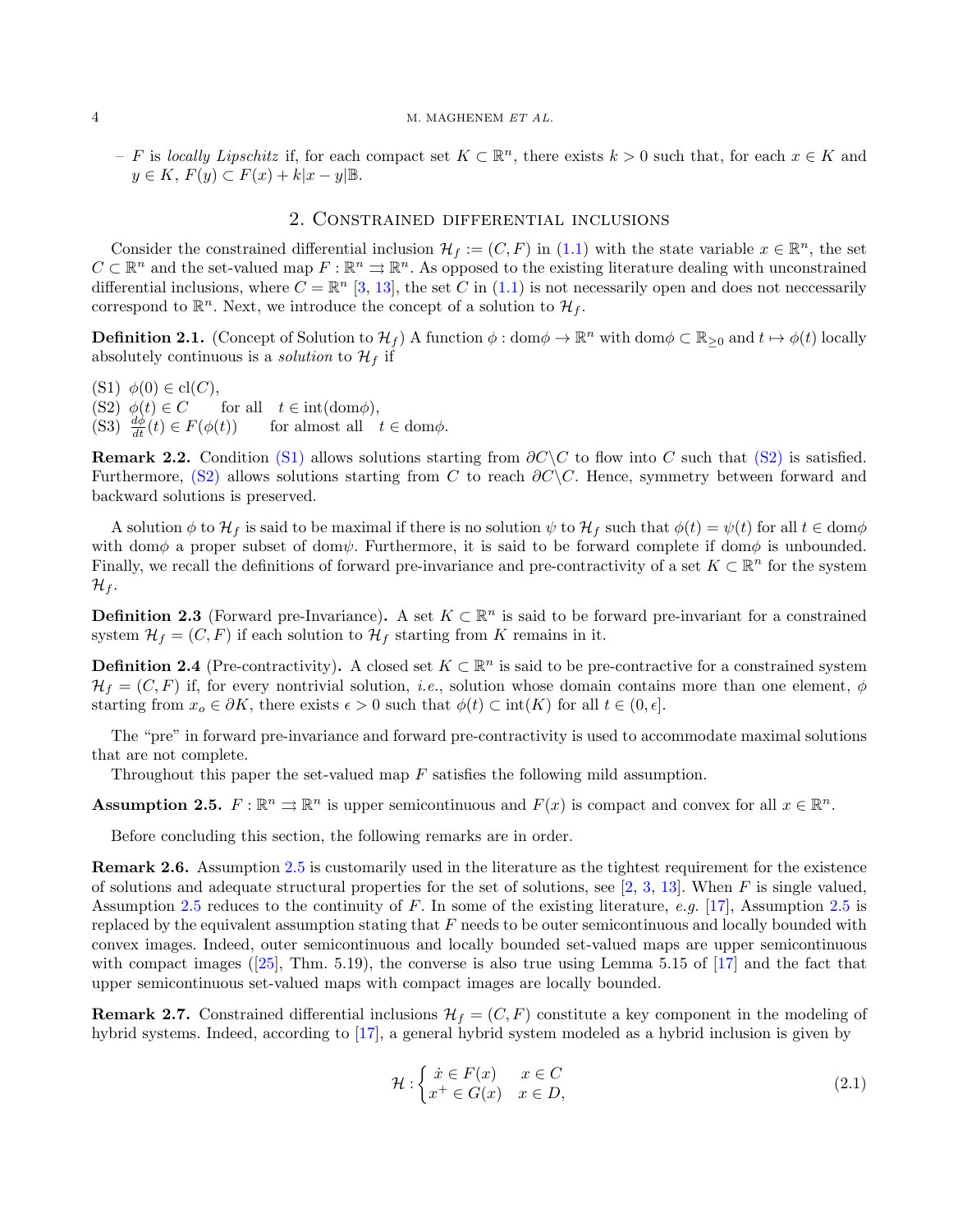where, in addition to the continuous dynamics or flows  $\mathcal{H}_f = (C, F)$ , the *discrete dynamics* are defined by the jump set  $D \subset \mathbb{R}^n$  and the jump map  $G : \mathbb{R}^n \rightrightarrows \mathbb{R}^n$ . Furthermore, solutions to  $\mathcal{H}_f = (C, F)$  correspond to solutions to  $H$ , according to Definition 2.6 of [\[17\]](#page-21-15), that never jump.

### 3. Problem statement, motivational application, and existing **SOLUTIONS**

In this section, we formulate the problem treated in this paper. After that, we illustrate a motivation from stability and safety analysis using Lyapunov and barrier functions, respectively.

Given a constrained differential inclusion  $\mathcal{H}_f = (C, F)$  as in  $(1.1)$  and a scalar function  $B : \mathbb{R}^n \to \mathbb{R}$ , we would to address the following problem.

<span id="page-4-1"></span>**Problem 3.1.** Provide necessary and sufficient infinitesimal conditions (involving only  $B$ ,  $F$ , and the set  $C$ ) such that the following property holds:

<span id="page-4-4"></span>(\*) The scalar function B is nonincreasing along the solutions to  $\mathcal{H}_f$ ; namely, for every solution  $t \mapsto \phi(t)$  to  $\mathcal{H}_f$ , the map  $t \mapsto B(\phi(t))$  is nonincreasing<sup>[2](#page-4-0)</sup>.

### 3.1. Motivational application

In addition to the theoretical motivation mentioned in Section [1.2,](#page-1-1) Problem [3.1](#page-4-1) naturally emerges when studying safety for hybrid systems using barrier functions [\[21,](#page-21-19) [22\]](#page-21-20). More precisely, given a hybrid system of the form  $\mathcal{H} := (C, F, D, G)$  (see Rem. [2.7\)](#page-3-3), given a set of initial conditions  $X_o \subset cl(C) \cup D$  and an unsafe set  $X_u \subset \mathbb{R}^n$ , the hybrid system H is said to be safe with respect to  $(X_o, X_u)$  if the solutions starting from  $X_o$ never reach the set  $X_u$ . To certify safety with respect to  $(X_o, X_u)$ , scalar functions  $B : \mathbb{R}^n \to \mathbb{R}$  satisfying

$$
B(x) > 0 \quad \forall x \in X_u \tag{3.1}
$$

<span id="page-4-3"></span>
$$
B(x) \le 0 \quad \forall x \in X_o,\tag{3.2}
$$

named barrier function candidates, is used in [\[1,](#page-21-21) [16,](#page-21-22) [24\]](#page-21-23), among many others. A barrier function candidate guarantees safety for H with respect to  $(X_o, X_u)$  if the following properties hold:

$$
B(\eta) \le 0 \quad \forall \eta \in G(x), \quad \forall x \in K \cap D, \quad \text{and} \tag{3.3}
$$

<span id="page-4-2"></span>(\*\*) The function B is nonincreasing along the solutions to  $\mathcal{H}_f = (C\text{int}(K), F)$ , where

$$
K := \{ x \in \text{cl}(C) \cup D : B(x) \le 0 \}.
$$

In particular,  $(\star \star)$  guarantees that solutions to H from K cannot flow out of K, while [\(3.3\)](#page-4-3) assures that such solutions cannot jump from  $K \cap D$  to a point outside of K. Note that condition [\(3.3\)](#page-4-3) is already infinitesimal. Furthermore, we recover in  $(\star \star)$  the non-increase condition along the solutions to a constrained system. Hence, it is natural that one wants to replace  $(\star \star)$  by sufficient infinitesimal conditions, which will depend on whether B is smooth or not.

On the other hand, the converse safety problem pertains to showing, when H is safe with respect to  $(X_o, X_u)$ , the existence of a barrier function candidate  $B : \mathbb{R}^n \to \mathbb{R}$  such that  $(3.3)$  and  $(\star \star)$  are satisfied. Note that this converse problem is addressed in [\[21,](#page-21-19) [22\]](#page-21-20) by constructing a barrier function B that depends on both x and the (hybrid) time. However, one still needed to show that the constructed barrier function enjoys some smoothness properties to replace  $(\star \star)$  by an *equivalent infinitesimal* condition – which, as pointed out in Section [1.1,](#page-0-4) is a solution-independent condition (as in Lyapunov stability theory). The latter is addressed for unconstrained continuous-time systems in [\[20\]](#page-21-24). However, once tackling the constrained case, Problem [3.1](#page-4-1) is faced.

<span id="page-4-0"></span><sup>&</sup>lt;sup>2</sup>Or, equivalently,  $B(\phi(t_1)) \leq B(\phi(t_2))$  for all  $(t_1, t_2) \in \text{dom}\phi \times \text{dom}\phi$  with  $t_1 \geq t_2$ .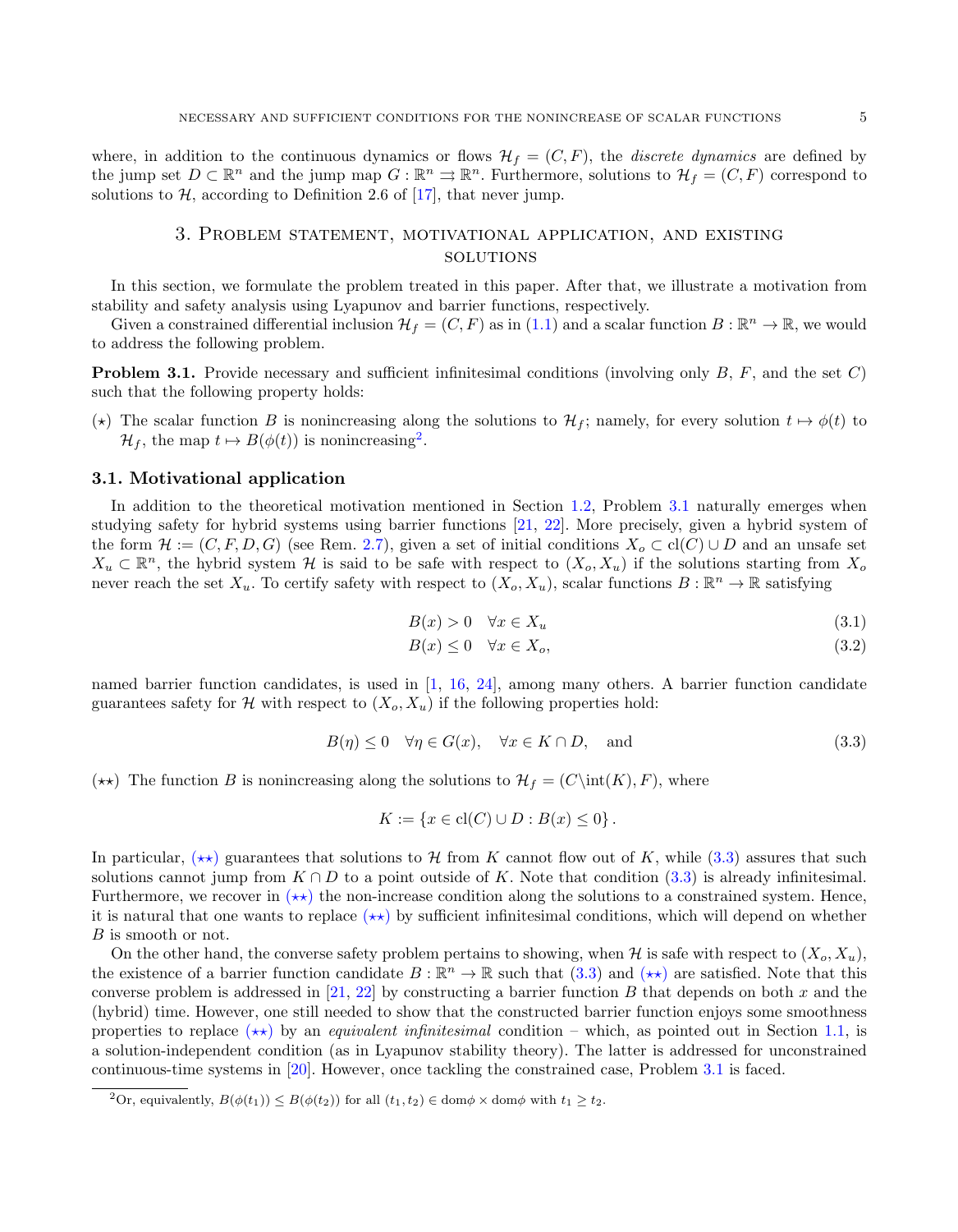### 3.2. Existing results in the unconstrained case

Existing solutions to Problem [3.1](#page-4-1) in the unconstrained case, *i.e.*  $C = \mathbb{R}^n$ , include the ones listed below<sup>[3](#page-5-0)</sup>:

- When  $n = 1$ , B is continuously differentiable, and  $F \equiv 1$ : the function B is nonincreasing along the solutions to  $\mathcal{H}_f = (C, F)$  if and only if  $\nabla B(x) \leq 0$  for all  $x \in \mathbb{R}$ .
- When  $n \geq 1$ , and F satisfies Assumption [2.5,](#page-3-2) the continuously differentiable function B is nonincreasing along the solutions to  $\mathcal{H}_f = (C, F)$  if

<span id="page-5-2"></span>
$$
\langle \nabla B(x), \zeta \rangle \le 0 \qquad \forall \zeta \in F(x), \quad \forall x \in \mathbb{R}^n. \tag{3.4}
$$

The equivalence is true when, additionally, F is continuous.

– When the function B is only continuous, the standard gradient  $\nabla B$  cannot be used. Existing solutions to Problem [3.1,](#page-4-1) in this case, use the *directional subderivative*. Indeed, in the simple case where  $n = 1$  and  $F \equiv 1$ , the following result is available in page 3 of [\[13\]](#page-21-12).

<span id="page-5-4"></span>**Lemma 3.2.** A continuous function  $B : \mathbb{R} \to \mathbb{R}$  is nonincreasing if and only if

$$
DB(x) := \liminf_{t \to 0^+} \frac{B(x+t) - B(x)}{t} \le 0 \qquad \forall x \in \mathbb{R}.
$$
 (3.5)

– When  $n \geq 1$ , F satisfies Assumption [2.5,](#page-3-2) B is nonincreasing along the solutions to  $\mathcal{H}_f = (\mathbb{R}^n, F)$  if

$$
\liminf_{w \to \zeta} \frac{B(x + tw) - B(x)}{t} \le 0 \qquad \forall \zeta \in F(x), \quad \forall x \in \mathbb{R}^n.
$$
\n
$$
(3.6)
$$
\n
$$
t \to 0^+
$$

The equivalence is true when, additionally, F is continuous; see [\[3,](#page-21-6) [28\]](#page-21-3).

– When  $n \geq 1$ , F satisfies Assumption [2.5,](#page-3-2) and B is locally Lipschitz, B is nonincreasing along the solutions to  $\mathcal{H}_f = (\mathbb{R}^n, F)$  if  $[9, 27]$  $[9, 27]$  $[9, 27]$ 

<span id="page-5-1"></span>
$$
\langle \eta, \zeta \rangle \le 0 \qquad \forall \zeta \in F(x), \quad \forall \eta \in \partial_C B(x), \quad \forall x \in \mathbb{R}^n. \tag{3.7}
$$

The equivalence is true when, additionally, F is continuous and B is regular. Recall that  $\partial_C B : \mathbb{R}^n \rightrightarrows \mathbb{R}^n$ is the Clarke generalized gradient of B, which, according to the equivalence in Theorem 8.1, page 93 of [\[13\]](#page-21-12), can be defined as follows.

<span id="page-5-3"></span>**Definition 3.3** (Clarke generalized gradient). Let  $\Omega$  be any subset of zero measure in  $\mathbb{R}^n$ , and let  $\Omega_B$  be the zero-measure set of points in  $\mathbb{R}^n$  at which B fails to be differentiable. Then, the Clarke generalized gradient at  $x$  is defined as

$$
\partial_C B(x) := \text{co}\left\{ \lim_{i \to \infty} \nabla B(x_i) : x_i \to x, \ x_i \notin \Omega_B, \ x_i \in \Omega \right\}.
$$
 (3.8)

Furthermore, the regularity of B is defined below, following Proposition 7.3, page 91 of [\[13\]](#page-21-12).

<span id="page-5-5"></span>**Definition 3.4** (Regular functions). A locally Lipschitz function  $B : \mathbb{R}^n \to \mathbb{R}$  is regular if epi $B$  is regular; namely,  $T_{\text{evi}B}(x) = C_{\text{evi}B}(x)$  for all  $x \in \text{epi}B$ .

<span id="page-5-0"></span><sup>3</sup>The first two solutions can be derived easily.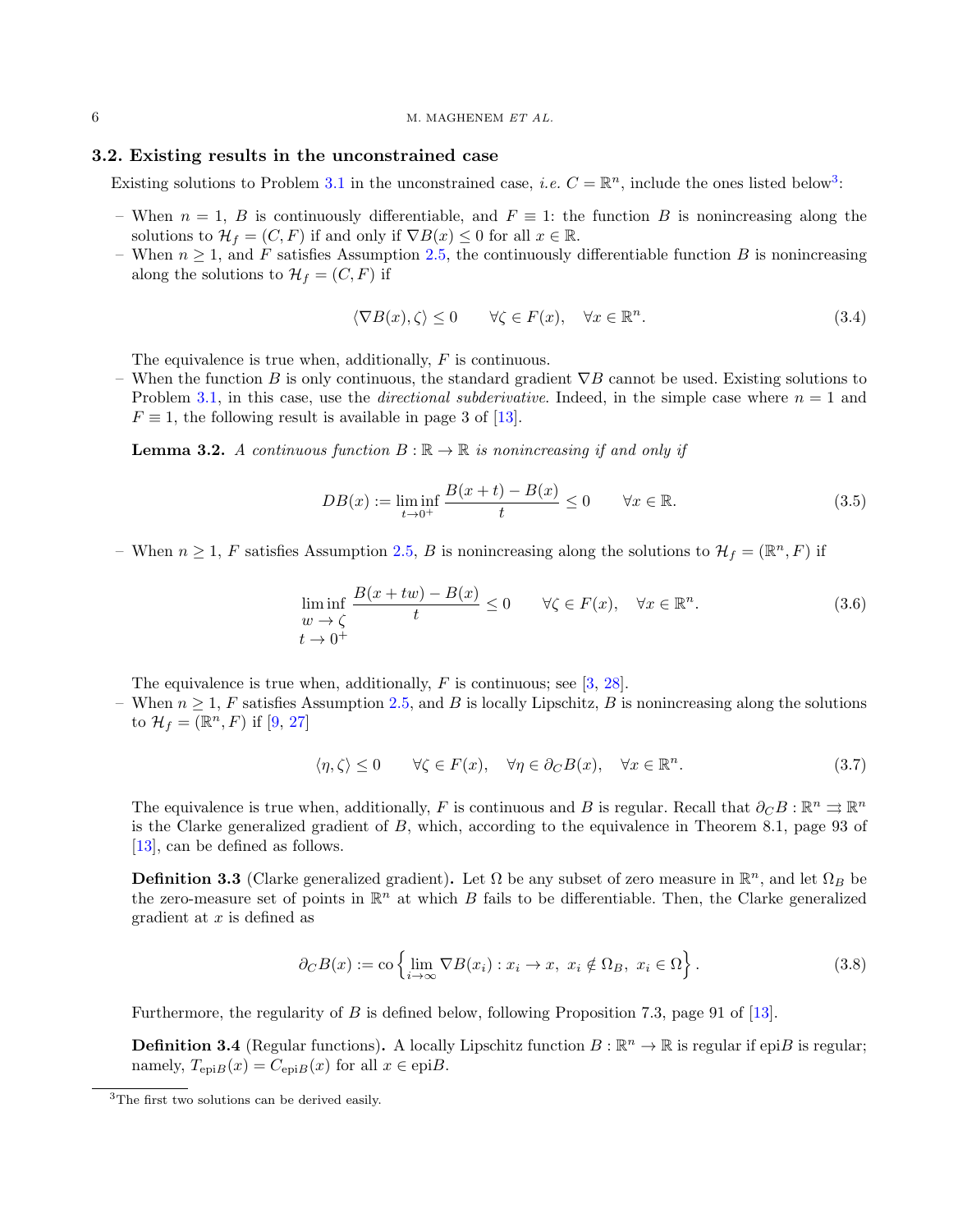– When  $n \geq 1$ , F satisfies Assumption [2.5,](#page-3-2) and B is locally Lipschitz and regular, B is nonincreasing along the solutions to  $\mathcal{H}_f = (\mathbb{R}^n, F)$  if [\[5,](#page-21-10) [6,](#page-21-26) [18\]](#page-21-13)

$$
\langle \eta, \zeta \rangle \le 0 \qquad \forall \eta \in \partial_C B(x), \quad \forall \zeta \in F(x) : \exists c \in \mathbb{R} : \langle \eta, \zeta \rangle = c \text{ for all } \eta \in \partial_C B(x), \quad \forall x \in \mathbb{R}^n. \tag{3.9}
$$

Equivalence holds when, additionally, F is continuous. Compared to  $(3.7)$ , in  $(3.9)$ , we check the inequality only for vector fields that yield the same scalar product with all the vectors in  $\partial_C B$ .

– When  $n \geq 1$ , F satisfies Assumption [2.5](#page-3-2) and, additionally, F is continuous, and B is locally Lipschitz, B is nonincreasing along the solutions to  $\mathcal{H}_f = (\mathbb{R}^n, F)$  if and only if [\[26\]](#page-21-27)

<span id="page-6-0"></span>
$$
\langle \nabla B(x), \zeta \rangle \le 0 \qquad \forall \zeta \in F(x), \quad \forall x \in \mathbb{R}^n \text{ such that } \nabla B(x) \text{ exists.}
$$
\n(3.10)

Compared to [\(3.7\)](#page-5-1), in [\(3.10\)](#page-6-1), we check the inequality for all vectors in  $F(x)$  but at points x where the gradient of  $B$  is well defined.

– When the function B is lower semicontinuous,  $n \geq 1$ , and F is locally Lipschitz with closed and convex images, B is nonincreasing along the solutions to  $\mathcal{H}_f = (\mathbb{R}^n, F)$  if and only if Theorem 6.3 of [\[13\]](#page-21-12)

<span id="page-6-2"></span><span id="page-6-1"></span>
$$
\langle \eta, \zeta \rangle \le 0 \qquad \forall \zeta \in F(x), \quad \forall \eta \in \partial_P B(x), \quad \forall x \in \mathbb{R}^n,
$$
\n(3.11)

where  $\partial_P B : \mathbb{R}^n \rightrightarrows \mathbb{R}^n$  is the proximal subdifferential of B, which is defined below.

<span id="page-6-5"></span>**Definition 3.5** (Proximal subdifferential [\[13\]](#page-21-12)). The proximal subdifferential of a function  $B: \mathbb{R}^n \to \mathbb{R}$  is the set-valued map  $\partial_P B : \mathbb{R}^n \rightrightarrows \mathbb{R}^n$  such that, for all  $x \in \mathbb{R}^n$ ,

<span id="page-6-4"></span>
$$
\partial_P B(x) := \left\{ \eta \in \mathbb{R}^n : \left[ \eta^\top - 1 \right]^\top \in N_{\text{epi}B}^P(x, B(x)) \right\}. \tag{3.12}
$$

**Remark 3.6.** When B is twice continuously differentiable,  $\partial_P B(x) = \{\nabla B(x)\}\.$  Moreover, the latter equality holds also when B is only continuously differentiable provided that  $\partial_P B(x) \neq \emptyset$ .

### 4. Challenges in the constrained case

In this section, we illustrate why the conditions in  $(3.7)$ – $(3.11)$  do not solve Problem [3.1](#page-4-1) in the general constrained case. For this purpose, we introduce the following useful set  $C$ :

<span id="page-6-3"></span>
$$
\tilde{C} := \{ x \in \text{cl}(C) : \exists \phi \in \mathcal{S}(x), \text{ dom}\phi \neq \{0\} \},\tag{4.1}
$$

where  $S(x)$  is the set of solutions starting from x.

**Remark 4.1.** For a constrained system  $\mathcal{H}_f = (C, F)$ , there are numerous solutions-independent methods to find the set C, *i.e.*, to know whether, from  $x_o \in C$ , a nontrivial solution exists or not. In the following, we recall some of such conditions:

- When  $F(x_o) ∩ T_C(x_o) = ∅$ , we conclude that each solution to  $H_f$  starting from  $x_o$  is trivial; see Proposition 3.4.1 of [\[2\]](#page-21-17).
- When there exists a neighborhood  $U(x_o)$  such that  $F(x) \cap T_C(x) \neq \emptyset$  for all  $x \in U(x_o) \cap cl(C)$ , then there exists a non-trivial solution to  $\mathcal{H}_f$  starting at  $x_o$ ; see Proposition 3.4.2 of [\[2\]](#page-21-17).
- When  $F(x_o) \subset D_C(x_o)$ , where

$$
D_C(x_o) := \{ v \in \mathbb{R}^n : \exists \epsilon, \alpha > 0 : x + (0, \alpha](v + \epsilon \mathbb{B}) \subset C \},
$$

then there exists a nontrivial solution to  $\mathcal{H}_f$  starting from  $x_o$ ; see Theorem 4.3.4 of [\[2\]](#page-21-17).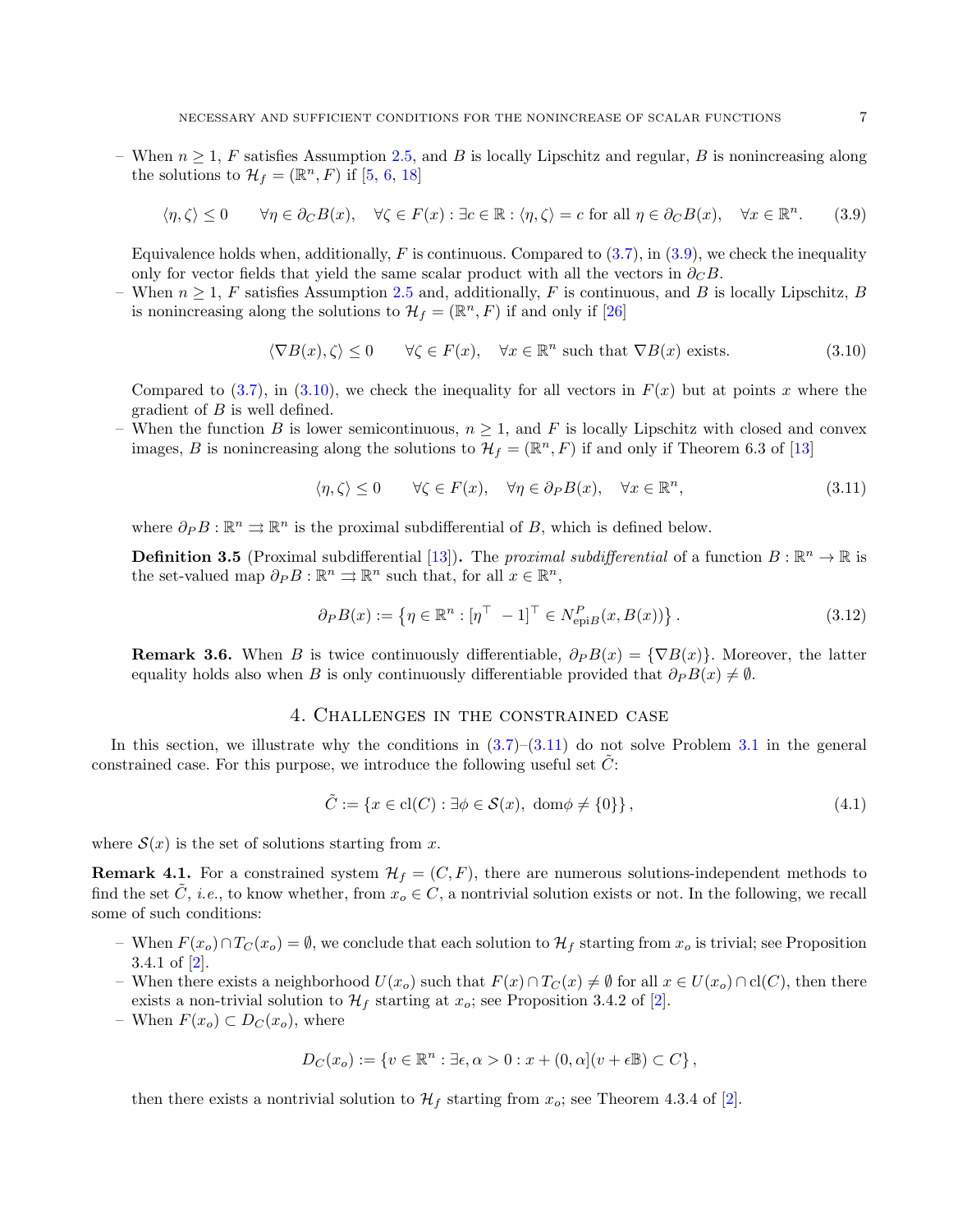

<span id="page-7-4"></span>FIGURE 1. Illustration of the data of the system  $\mathcal{H}_f$  in Example [4.2.](#page-7-0)

Other results can be derived when, additionally, the set C is convex or F is locally Lipschitz; see [\[13\]](#page-21-12). These techniques are well established in the literature and not within the scope of our paper. In our case, we start from a constrained system  $\mathcal{H}_f = (C, F)$  for which we are able to find C.

When the set  $\tilde{C}$  is not open; namely, nontrivial solutions to  $\mathcal{H}_f$  start from  $\partial C$ , the solutions to Problem [3.1](#page-4-1) in [\(3.4\)](#page-5-2), [\(3.7\)](#page-5-1), and [\(3.11\)](#page-6-2) are not applicable. Indeed, suppose that the set  $\tilde{C}$  is closed. When  $x \in \partial C \cap C$ , only vectors in  $F(x)$  that generate nontrivial solutions should be considered in the conditions solving Problem [3.1.](#page-4-1) Otherwise, the conditions will not be necessary. In particular, the vectors in  $F(x)\T_{C}(x)$  must not be included. Hence, we propose to modify the conditions  $(3.4)$ ,  $(3.7)$ , and  $(3.11)$ , respectively, as:

$$
\langle \nabla B(x), \zeta \rangle \le 0 \qquad \forall \zeta \in F(x) \cap T_C(x), \quad \forall x \in \tilde{C}.
$$
\n
$$
(4.2)
$$

$$
\langle \eta, \zeta \rangle \le 0 \qquad \forall \zeta \in F(x) \cap T_C(x), \quad \forall \eta \in \partial_C B(x), \quad \forall x \in \tilde{C}.
$$
 (4.3)

<span id="page-7-3"></span><span id="page-7-2"></span>
$$
\langle \eta, \zeta \rangle \le 0 \qquad \forall \zeta \in F(x) \cap T_C(x), \quad \forall \eta \in \partial_P B(x), \quad \forall x \in \tilde{C}.
$$
 (4.4)

The new conditions  $(4.2)-(4.4)$  $(4.2)-(4.4)$  $(4.2)-(4.4)$  still fail to be necessary. Indeed, in the following example, we consider a situation where F is locally Lipschitz with closed and convex images, the set  $C = \tilde{C}$  is closed, and the continuously differentiable function B is nonincreasing along the solutions but, for some  $x_o \in \tilde{C}$ , there exist  $v_o \in F(x_o) \cap$  $T_{\mathcal{C}}(x_o)$  such that inequality in [\(4.2\)](#page-7-2) is not satisfied.

<span id="page-7-0"></span>**Example 4.2.** Consider the system  $\mathcal{H}_f = (C, F)$  with  $x \in \mathbb{R}^2$ ,

$$
F(x) := \text{co}\left\{ \begin{bmatrix} 1 & 0 \end{bmatrix}^\top, \begin{bmatrix} -\cos(x_1^2) & \sin(x_1^2) \end{bmatrix}^\top \right\} \qquad \forall x \in C,
$$

and  $C := \{x \in \mathbb{R}^2 : x_2 = 0\}$  (see Fig. [1\)](#page-7-4). Furthermore, consider the function  $B(x) := -x_1$ .

Note that F is locally Lipschitz and has closed and convex images. Furthermore, starting from each initial condition  $x_o := [x_{o1} \quad x_{o2}]^\top \in C$ , the only nontrivial solution is given by  $\phi(t) := [x_{o1} + t \quad 0]^\top$  for all  $t \geq 0$ ; hence,  $\tilde{C} = C$  and B is nonincreasing along each nontrivial solution. However, for  $x_o = 0$ , we show that, for  $v_o := [-1 \quad 0]^\top \in F(0) \cap T_C(0)$ , condition [\(4.2\)](#page-7-2) is not satisfied. Indeed, we note that  $\langle \nabla B(0), v_o \rangle = 1 > 0$ .

On the other hand, the vectors in  $F(x)$  not generating solutions may affect the global behavior of the solutions in a way that they fail to render the map  $t \mapsto B(\phi(t))$  nonincreasing. The latter is more likely to happen when B is discontinuous. Consequently, assumptions on some elements of  $F(x)$  not generating solutions should be considered, otherwise, the conditions can fail to be sufficient. In the following example, we propose a constrained system  $\mathcal{H}_f = (C, F)$  where F is locally Lipschitz with closed and convex images, the set C is closed, and [\(4.4\)](#page-7-3) is satisfied. However, the lower semicontinuous function  $B$  fails to be nonincreasing along solutions.

<span id="page-7-1"></span>**Example 4.3.** Consider the system  $\mathcal{H}_f = (C, F)$  with  $x \in \mathbb{R}^2$ ,

$$
F(x) := \begin{cases} \begin{bmatrix} 1 & \begin{bmatrix} -1, 1 \end{bmatrix} x_1 \end{bmatrix}^\top & \text{if } x_1 \ge 0 \\ \begin{bmatrix} 1 & 0 \end{bmatrix}^\top & \text{if } x_1 < 0 \end{bmatrix} \qquad \forall x \in C,
$$

$$
C := \left\{ x \in \mathbb{R}^2 : |x_2| \ge x_1^2 \right\} \cup \left\{ x \in \mathbb{R}^2 : x_1 \le 0 \right\} \cup \left\{ x \in \mathbb{R}^2 : x_2 = 0 \right\}.
$$
 (See Fig. 2)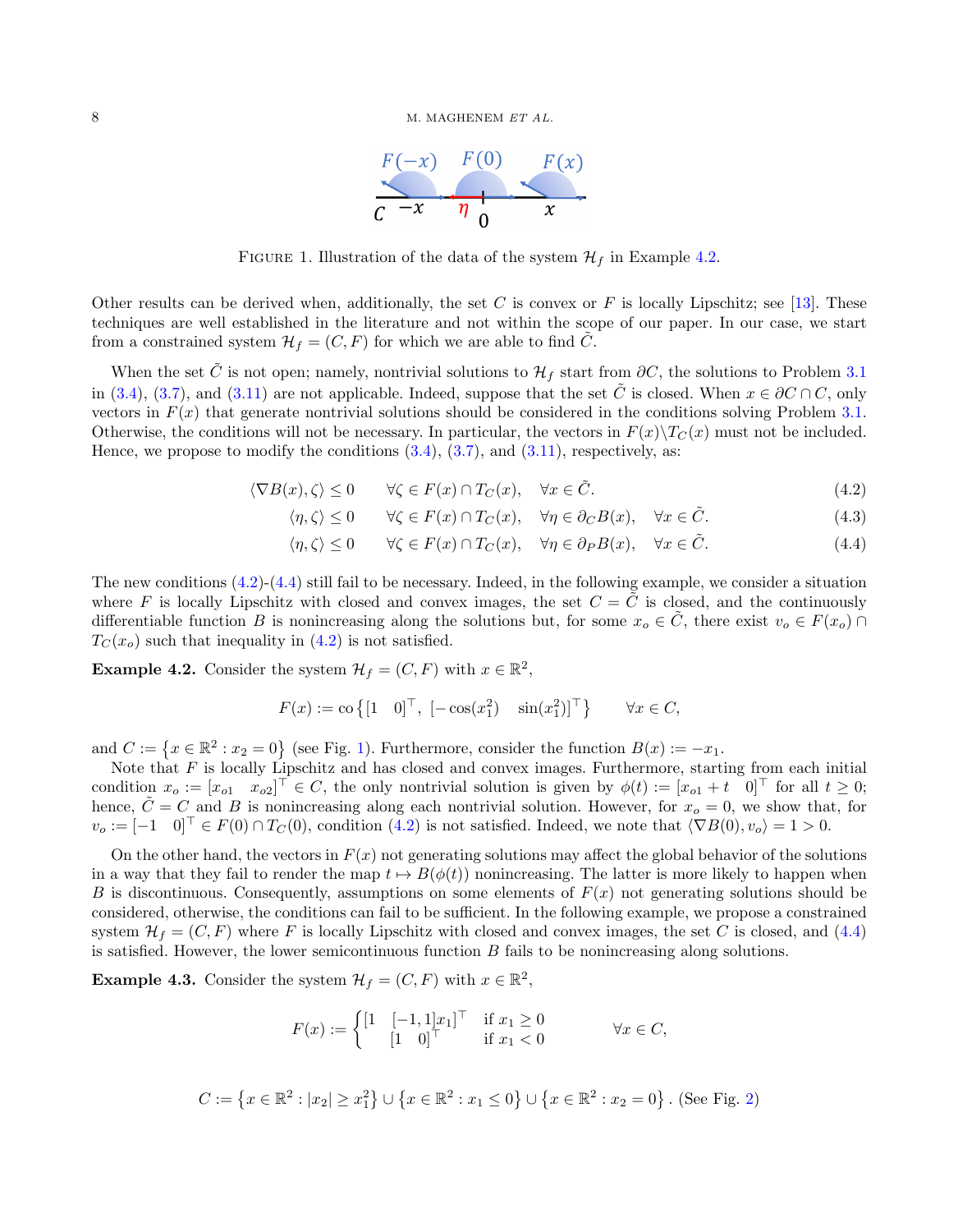

FIGURE 2. Illustration of the data of the system  $\mathcal{H}_f$  in Example [4.3.](#page-7-1)

<span id="page-8-0"></span>

<span id="page-8-1"></span>FIGURE 3. Illustration of the set epi $B \cap (C \times \mathbb{R})$  in Example [4.3.](#page-7-1)

Furthermore, consider the lower semicontinuous function

$$
B(x) := \begin{cases} 0 & \text{if } x_2 \le 0 \\ 1 & \text{if } x_2 > 0. \end{cases}
$$

We will show that in this case condition  $(4.4)$  holds, but the function B is not nonincreasing along the solutions to  $\mathcal{H}_f$ . Indeed, we start noting that

$$
\text{epi}B = \left\{ (x, r) \in \mathbb{R}^3 : x_2 \le 0, \ r \ge 0 \right\} \cup \left\{ (x, r) \in \mathbb{R}^3 : x_2 > 0, \ r \ge 1 \right\},
$$
\n
$$
\text{epi}B \cap (C \times \mathbb{R}) = \left\{ (x, r) \in \mathbb{R}^3 : x_2 \le 0, \ r \ge 0, \ x_1 \le \sqrt{-x_2} \right\} \cup \left\{ (x, r) \in \mathbb{R}^3 : x_2 > 0, \ r \ge 1, \ x_1 \le \sqrt{x_2} \right\} \cup \left\{ (x, r) \in \mathbb{R}^3 : x_1 \ge 0, \ r \ge 0, \ x_2 = 0 \right\}.
$$

Furthermore, note that  $F$  is locally Lipschitz with closed and convex images. Now, to show that  $(4.4)$  is satisfied, we start noticing that

$$
\partial(\text{epi}B) \cap (C \times \mathbb{R}) = \left\{ (x, r) \in \mathbb{R}^3 : x_2 < 0, \ r = 0, \ x_1 \le \sqrt{-x_2} \right\} \cup \left\{ (x, r) \in \mathbb{R}^3 : x_2 > 0, \ r = 1, \ x_1 \le \sqrt{x_2} \right\}
$$
\n
$$
\cup \left\{ (x, r) \in \mathbb{R}^3 : x_2 = 0, \ 0 \le r \le 1 \right\}.
$$

(See Fig. [3\)](#page-8-1). That is, for each  $x \in C$ , thus  $(x, B(x)) \in \partial(\text{epi}B) \cap (C \times \mathbb{R})$ , we have  $[F(x) \cap T_C(x) \cap \mathbb{C}]^{\top} \subset$  $T_{\partial(\text{epi}B)\cap(C\times\mathbb{R})}(x, B(x))$ ; hence, [\(4.4\)](#page-7-3) follows using Proposition 3.2.3 of [\[2\]](#page-21-17), the fact that

$$
[\partial_P B(x) - 1] \subset N_{\text{epi}B \cap (C \times \mathbb{R})}^P(x, B(x)) \subset N_{\text{epi}B \cap (C \times \mathbb{R})}(x, B(x)) \quad \forall x \in C,
$$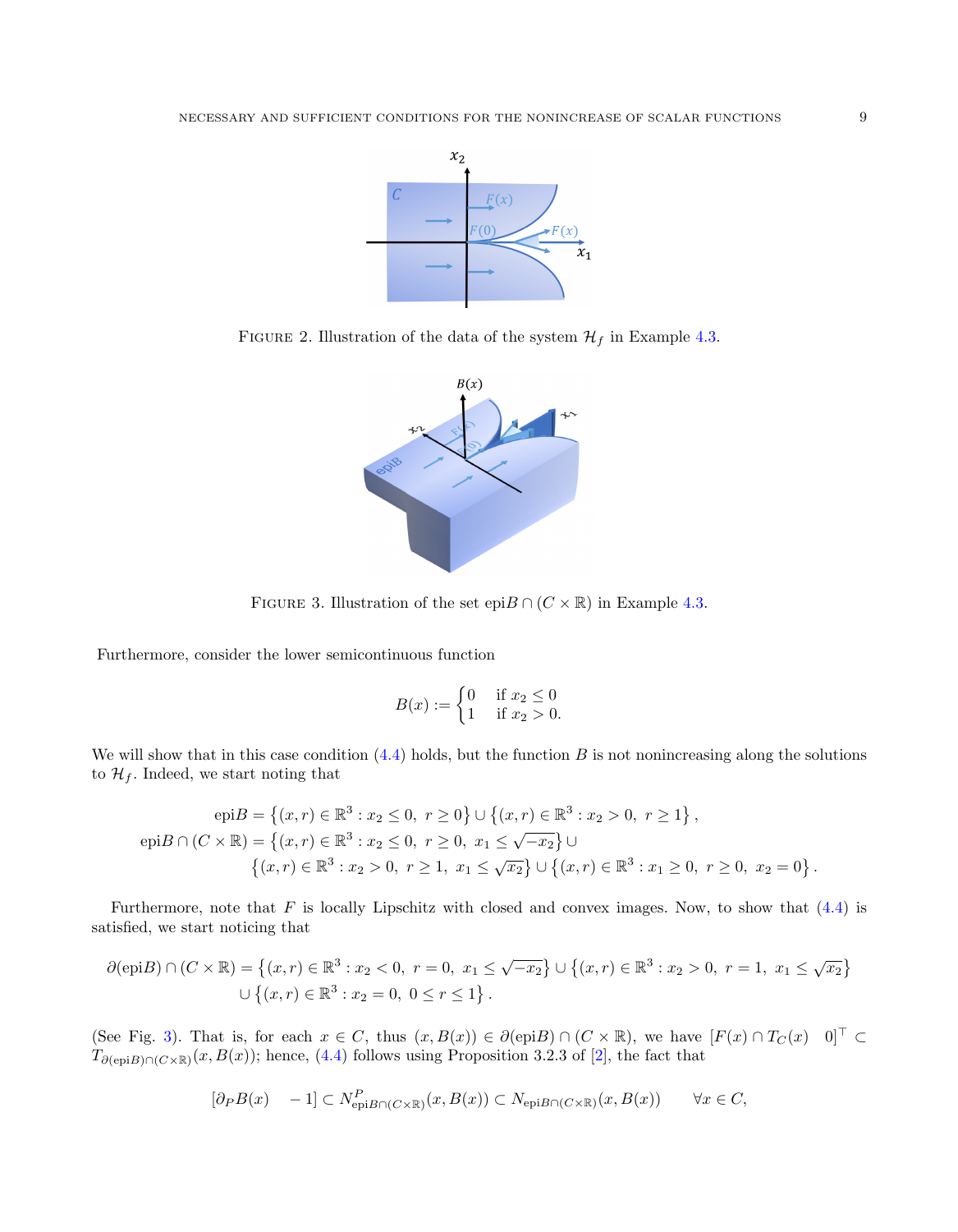and since  $\tilde{C} \subset C$  when C is closed. Finally, in order to show that the function B is not nonincreasing along solutions, we consider the function  $(\phi(t), B(x_o)) := [t \quad t^2 \quad 0]^\top \in (C \times \mathbb{R})$  for all  $t \geq 0$ , which is absolutely continuous and solution to the differential equation  $(\dot{x}, \dot{r}) = ([1 \quad x_1]^\top, 0) \in (F(x), 0)$ .

To manage such a compromise, extra assumptions on the data  $(C, F)$  of the system  $\mathcal{H}_f$  need to be made.

### 5. Main results

In this section, we formulate necessary and sufficient infinitesimal conditions solving Problem [3.1](#page-4-1) when the set C in  $\mathcal{H}_f$  given in [\(1.1\)](#page-1-0) is not necessarily  $\mathbb{R}^n$ , not necessarily open, and nontrivial solutions are allowed to start from ∂C.

### 5.1. When B is lower semicontinuous and  $\tilde{C}$  is generic

The proposed approach, in this case, is based on transforming Problem [3.1](#page-4-1) into the characterization of forward pre-invariance of a closed set for an augmented constrained differential inclusion, as described in the following lemma. The proof is in the appendix. Recall that the set  $\tilde{C}$  is defined in [\(4.1\)](#page-6-3).

<span id="page-9-2"></span>**Lemma 5.1.** Consider a constrained differential inclusion  $\mathcal{H}_f = (C, F)$ . A lower semicontinuous function  $B:\mathbb{R}^n\to\mathbb{R}$  satisfies  $\overline{(*)}$  in Problem [3.1](#page-4-1) if and only if the set  $epiB \cap (cl(C) \times \mathbb{R})$  is forward pre-invariant for the extended constrained differential inclusion in [\(1.2\)](#page-2-0).

*Proof.* To prove necessity of epi $B \cap (cl(C) \times \mathbb{R})$  being forward pre-invariant, we consider a nontrivial solution  $(\phi, r) : \text{dom}\phi \to \mathbb{R}^{n+1}$  starting from  $(x_o, r_o) \in \partial(\text{epi}B \cap (\text{cl}(C) \times \mathbb{R}))$  such that  $t \mapsto B(\phi(t))$  is nonincreasing on dom $\phi$  (note that solutions from  $\text{int}(\text{epi}B \cap (\text{cl}(C) \times \mathbb{R}))$ ) reaching the boundary are already covered by this case). From the definition of the solutions to [\(1.1\)](#page-1-0), we conclude that  $\phi(t) \in \text{cl}(C)$  for all  $t \in \text{dom}\phi$ . So, to complete the proof of the necessary part, it is enough to show that  $(\phi(t), r(t)) \in$  epiB for all  $t \in$  dom $\phi$ . Indeed,  $(x_o, r_o) \in \partial(\text{epi}B \cap (\text{cl}(C) \times \mathbb{R}))$  implies that either  $(x_o, r_o) \in (\text{int}(\text{epi}B) \cap (\text{cl}(C) \times \mathbb{R}))$ , thus  $r_o > B(x_o)$ , or  $(x_o, r_o) \in (\partial(\text{epi}B) \cap (\text{cl}(C) \times \mathbb{R}))$ , thus  $r_o = B(x_o)$ . Hence, in both cases  $r_o \geq B(x_o)$ . Moreover, since  $t \mapsto$  $B(\phi(t))$  is nonincreasing, it follows that  $r_o \geq B(\phi(t))$  for all  $t \in \text{dom}\phi$  since  $\phi(0) = x_o \in \partial C$ . The latter fact implies that the solution  $(\phi, r)$  satisfies  $(\phi(t), r(t)) \in \text{epi}B$  for all  $t \in \text{dom}\phi$  and necessity follows.

To prove the sufficient part, we use a contradiction argument. Suppose there exists  $x_o \in \text{cl}(C)$  and a nontrivial solution  $\phi$  to  $\mathcal{H}_f$  such that, for some  $\epsilon > 0$ ,  $B(\phi(t)) > B(\phi(0))$  for all  $t \in (0, \epsilon]$ . Since the set epi $B \cap (cl(C) \times \mathbb{R})$ is forward pre-invariant, every solution  $(\phi, r)$  starting from  $(x_o, B(x_o)) \in \partial(\text{epi}B) \cap (\text{cl}(C) \times \mathbb{R})$  remains in  $epiB \cap (cl(C) \times \mathbb{R})$  for all  $t \in dom\phi$ . The latter fact implies that  $(\phi(t), B(x_o)) \in epiB$  for all  $t \in dom\phi$ ; hence,  $B(x_o) \geq B(\phi(t))$  for all  $t \in \text{dom}\phi$ , which yields a contradiction.  $\Box$ 

Forward pre-invariance has been extensively studied in the literature, see, e.g., [\[2,](#page-21-17) [13\]](#page-21-12). Infinitesimal conditions for forward pre-invariance involving F and tangent cones with respect to the considered closed set are shown to be necessary and sufficient when  $C \equiv \mathbb{R}^n$ . Our approach, in this case, is based on characterizing forward pre-invariance of the set epi $B \cap (cl(C) \times \mathbb{R})$  using infinitesimal conditions.

Consider the following assumptions on the data  $(C, F)$  of  $\mathcal{H}_f$ :

- <span id="page-9-0"></span>(M1) For each  $x_o \in \partial C \cap C$ , if  $F(x_o) \cap T_C(x_o) \neq \emptyset$  then, for each  $v_o \in F(x_o) \cap T_C(x_o)$ , there exist  $U(x_o) - a$ neighborhood of  $x_o$  – and a continuous selection  $v : \partial C \cap U(x_o) \to \mathbb{R}^n$  such that  $v(x) \in F(x) \cap T_C(x)$  for all  $x \in \partial C \cap U(x_o)$  and  $v(x_o) = v_o$ .
- <span id="page-9-1"></span>(M2) For each  $x_o \in \partial C \cap C$ , there exists  $U(x_o)$  – a neighborhood of  $x_o$  – such that  $F(x) \subset T_C(x)$  for all  $x \in U(x_o) \cap \partial C.$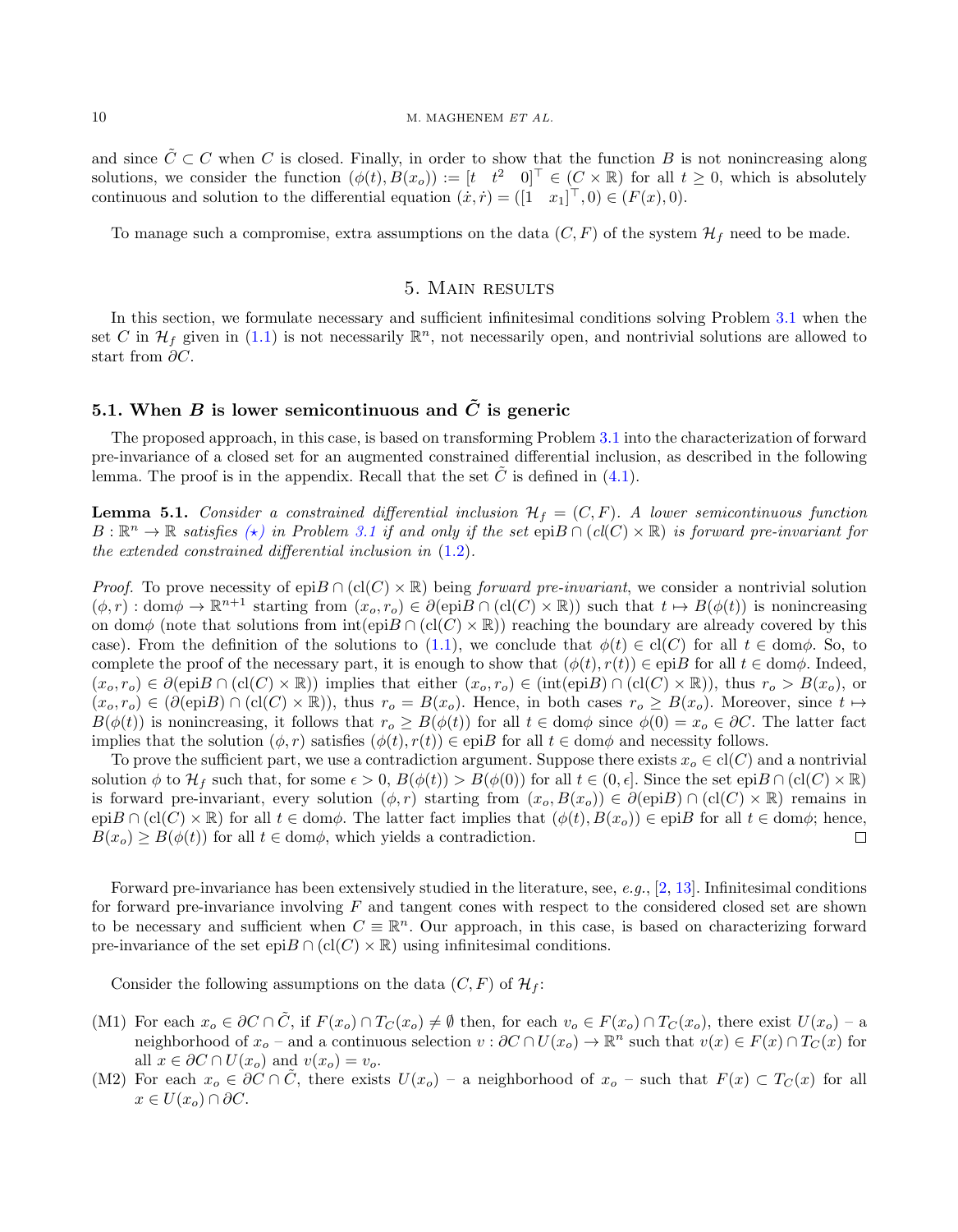The need for  $(M1)$  and  $(M2)$  is discussed in Remarks [5.4](#page-12-0) and [5.8.](#page-13-0) Furthermore, we consider the following condition:

<span id="page-10-0"></span>
$$
\langle \zeta, v \rangle \le 0 \qquad \forall [\zeta^\top \ \alpha]^\top \in N_{\text{epi}B \cap (C \times \mathbb{R})}^P(x, B(x)), \quad \forall v \in F(x) \cap T_C(x), \quad \forall x \in \tilde{C}.
$$

The following result solves Problem [3.1.](#page-4-1) Its proof is inspired from Theorem 5.3.4 of [\[2\]](#page-21-17) and Theorem 3.8 of [\[13\]](#page-21-12).

<span id="page-10-3"></span>**Theorem 5.2.** Consider a system  $H_f = (C, F)$  such that Assumption [2.5](#page-3-2) holds and, additionally, F is continuous. Let  $B: \mathbb{R}^n \to \mathbb{R}$  be a lower semicontinuous function. Then,

<span id="page-10-2"></span><span id="page-10-1"></span>1.  $(\star) + (M1) \Rightarrow (5.1)$  $(\star) + (M1) \Rightarrow (5.1)$  $(\star) + (M1) \Rightarrow (5.1)$  $(\star) + (M1) \Rightarrow (5.1)$ . 2. F locally Lipschitz +  $(5.1) + (M2) \Rightarrow (\star)$  $(5.1) + (M2) \Rightarrow (\star)$  $(5.1) + (M2) \Rightarrow (\star)$  $(5.1) + (M2) \Rightarrow (\star)$ .

Consequently, when F is locally Lipschitz and  $(M1)$ – $(M2)$  hold,  $(\star) \Leftrightarrow (5.1)$  $(\star) \Leftrightarrow (5.1)$ .

Proof. Using Lemma [5.1,](#page-9-2) items [2.](#page-10-1) and [1.](#page-10-2) in Theorem [5.2](#page-10-3) follow if the following two statements are proved, respectively.

- 1★. The set epi $B \cap (cl(C) \times \mathbb{R})$  is forward pre-invariant for [\(1.2\)](#page-2-0) if [\(M2\)](#page-9-1) and [\(5.1\)](#page-10-0) hold.
- 2★. If the set epi $B \cap (cl(C) \times \mathbb{R})$  is forward pre-invariant for [\(1.2\)](#page-2-0) and [\(M1\)](#page-9-0) holds, then [\(5.1\)](#page-10-0) holds.

In order to prove item  $2\star$ , we assume that the set  $epiB \cap (cl(C) \times \mathbb{R})$  is forward pre-invariant, that is, for each  $(x_o, B(x_o)) \in \partial(\text{epi}B) \cap (\tilde{C} \times \mathbb{R})$ , each nontrivial solution starting from  $(x_o, B(x_o))$  remains in epi $B \cap (cl(C) \times \mathbb{R})$ along its entire domain. Furthermore, let us pick  $v_o \in F(x_o) \cap T_C(x_o)$  and using [\(M1\),](#page-9-0) we conclude the existence of a continuous selection  $v : \partial C \cap U(x_o) \to \mathbb{R}^n$  such that  $v(x) \in F(x) \cap T_C(x)$  for all  $x \in \partial C \cap U(x_o)$  and  $v(x<sub>o</sub>) = v<sub>o</sub>$ . Moreover, since F is continuous; thus, lower semicontinuous, and has closed and convex images, we use Michael's selection theorem [\[23\]](#page-21-16) to conclude that the continuous selection v on  $\partial C \cap U(x_o)$  can be extended to a continuous selection  $w: U(x_o) \to \mathbb{R}^n$  such that  $w(x) = v(x)$  for all  $x \in \partial C \cap U(x_o)$ . Next, using Proposition 3.4.2 of [\[2\]](#page-21-17), we conclude the existence of a nontrivial solution  $\phi$  starting from  $x_o$  solution to the system  $\dot{x} = w(x)$ ; thus,  $\phi$  is also solution to  $\mathcal{H}_f$  in [\(1.1\)](#page-1-0). Next, since the set epi $B \cap (cl(C) \times \mathbb{R})$  is forward pre-invariant, it follows that  $t \mapsto (\phi(t), B(x_o))$  is also a solution to  $(1.2)$  satisfying  $(\phi(t), B(x_o)) \subset \text{epi}B \cap (\text{cl}(C) \times \mathbb{R})$  for all  $t \in \text{dom}\phi$ . Furthermore, consider a sequence  $\{t_i\}_{i=0}^{\infty} \to 0$  and let  $v_i := \frac{\phi(t_i) - \phi(0)}{t_i}$  $\psi_{t_i}^{(w)}$ . Now, since  $\phi$  is solution to  $\dot{x} = w(x)$  and w is continuous, it follows that  $\lim_{i\to\infty}v_i=v_o$ . At the same time, having  $(\phi(t_i), B(x_o)) = ((\phi(0) + v_i t_i), B(x_o)) \in$ epi $B \cap (C \times \mathbb{R})$  and using the equivalence (see [\[4\]](#page-21-1), P. 122)

<span id="page-10-5"></span>
$$
v \in T_K(x) \Longleftrightarrow \exists \{h_i\}_{i \in \mathbb{N}} \to 0^+ \text{ and } \{v_i\}_{i \in \mathbb{N}} \to v : x + h_i v_i \in K,
$$
\n
$$
(5.2)
$$

we conclude that  $[v_o^{\top} \quad 0]^{\top} \in T_{\text{epi}B \cap (C \times \mathbb{R})}(x_o, B(x_o))$ . Hence, using  $^4$  $^4$  ([\[2\]](#page-21-17), Prop. 3.2.3), we conclude that for each  $\begin{bmatrix} \zeta^{\top} & \alpha \end{bmatrix}^{\top} \in N_{\text{epi}B\cap(C\times\mathbb{R})}^P(x_o,B(x_o)), \begin{bmatrix} \zeta^{\top} & \alpha \end{bmatrix}^{\top} \in N_{\text{epi}B\cap(C\times\mathbb{R})}(x_o,B(x_o)).$  Thus, [\(5.1\)](#page-10-0) by definition of the normal cone  $N_{\text{epi}B \cap (C \times \mathbb{R})}$ .

Next, we prove item 1 $\star$  using contradiction. Indeed, we consider  $t_1 > 0$  such that a solution z to [\(1.2\)](#page-2-0) starting from  $z_{ao} := (x_o, B(x_o)) \in \partial(\text{epi}B) \cap (\tilde{C} \times \mathbb{R})$  satisfies  $z_a(t) := (x(t), B(x_o)) \in (\text{cl}(C) \times \mathbb{R}) \setminus \text{epi}B$  for all  $t \in (0, t_1)$ and such that

$$
\dot{z}_a(t) \in F_a(z_a(t)) := [F(x(t))^\top \ 0]^\top
$$
 for a.a.  $t \in (0, t_1)$ .

<span id="page-10-4"></span><sup>4</sup>With  $x = (x_o, B(x_o))$ ,  $v = [v^\top \quad 0]^\top$ ,  $K = \text{epi}B \cap (C \times \mathbb{R})$ , and  $N_K^0 = N_K$ .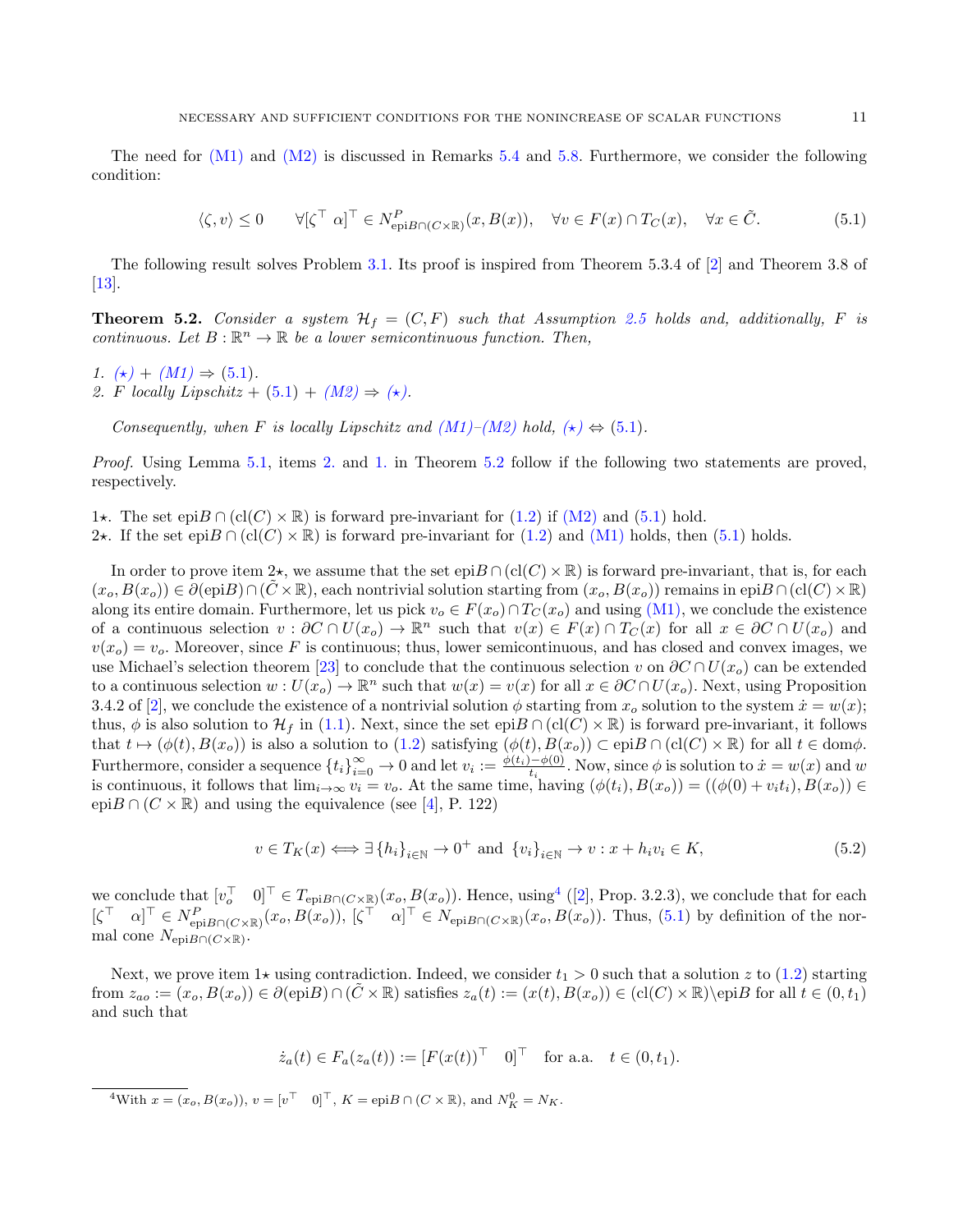Furthermore, for  $t \in [0, t_1)$ , we use  $y(t)$  to denote the projection of  $z_a(t)$  on the set epi $B \cap (cl(C) \times \mathbb{R})$  and we define

$$
\delta(t) := |z_a(t) - y(t)| \qquad \forall t \in [0, t_1).
$$

That is, by construction, we have  $\delta(0) = 0$  and  $\delta(t) > 0$  for all  $t \in (0, t_1)$  for  $t_1$  sufficiently small. Now, using the fact that

$$
\delta(t+h) = |z_a(t+h) - y(t+h)| \le |z_a(t+h) - y(t)|,
$$

plus the identity  $a - b = (a^2 - b^2)/(a + b)$  for a and  $b \ge 0$ , we derive the following inequality for some  $h > 0$ sufficiently small

$$
\delta(t+h) - \delta(t) \le |z_a(t+h) - y(t)| - |z_a(t) - y(t)| = \frac{|z_a(t+h) - y(t)|^2 - |z_a(t) - y(t)|^2}{|z_a(t+h) - y(t)| + |z_a(t) - y(t)|}.
$$
(5.3)

Furthermore, assume that t is chosen such that  $\dot{z}_a(t)$  exists. Hence, we can replace  $z_a(t+h)$  by

<span id="page-11-0"></span>
$$
z_a(t+h) = z_a(t) + h\dot{z}_a(t) + o(h),
$$
\n(5.4)

where  $o(h)$  is the remainder of the first order Taylor expansion of  $h \mapsto z_a(t+h)$  around  $h = 0$ , which satisfies  $\lim_{h\to 0} o(h)/h = 0$ . Furthermore, using the inequality

$$
|z_a(t+h) - y(t)| \ge |z_a(t) - y(t)| - h|\dot{z}_a(t) + o(h)/h|,
$$

we conclude that the denominator in  $(5.3)$  satisfies

$$
|z_a(t+h) - y(t)| + |z_a(t) - y(t)| \ge 2|z_a(t) - y(t)| - h|\dot{z}_a(t) + o(h)/h|
$$

while the numerator in  $(5.3)$  is upper bounded by

$$
2\dot{z}_a(t)^\top (z_a(t) - y(t)) + h^2 |\dot{z}_a(t) + o(h)/h|^2 + 2o(h)^\top (z_a(t) - y(t)).
$$

Hence, letting  $h \to 0^+$  we obtain,

$$
\limsup_{h \to 0^+} \frac{\delta(t+h) - \delta(t)}{h} \le \frac{(z_a(t) - y(t))^{\top} \dot{z}_a(t)}{|z_a(t) - y(t)|}.
$$
\n(5.5)

We have the following claim.

<span id="page-11-4"></span>Claim 5.3. Under [\(5.1\)](#page-10-0), [\(M2\),](#page-9-1) and when  $t > 0$  is sufficiently small, the following holds:

<span id="page-11-3"></span><span id="page-11-2"></span><span id="page-11-1"></span>
$$
(z_a(t) - y(t))^\top \eta_y \le 0 \qquad \forall \eta_y \in F_a(y(t)). \tag{5.6}
$$

Under [\(5.6\)](#page-11-1) and for each  $\eta_y \in F_a(y(t))$ , the inequality [\(5.5\)](#page-11-2) can be re-written as

$$
\limsup_{h \to 0^+} \frac{\delta(t+h) - \delta(t)}{h} \le \frac{(z_a(t) - y(t))^{\top} [z_a(t) - \eta_y]}{|z_a(t) - y(t)|}.
$$
\n(5.7)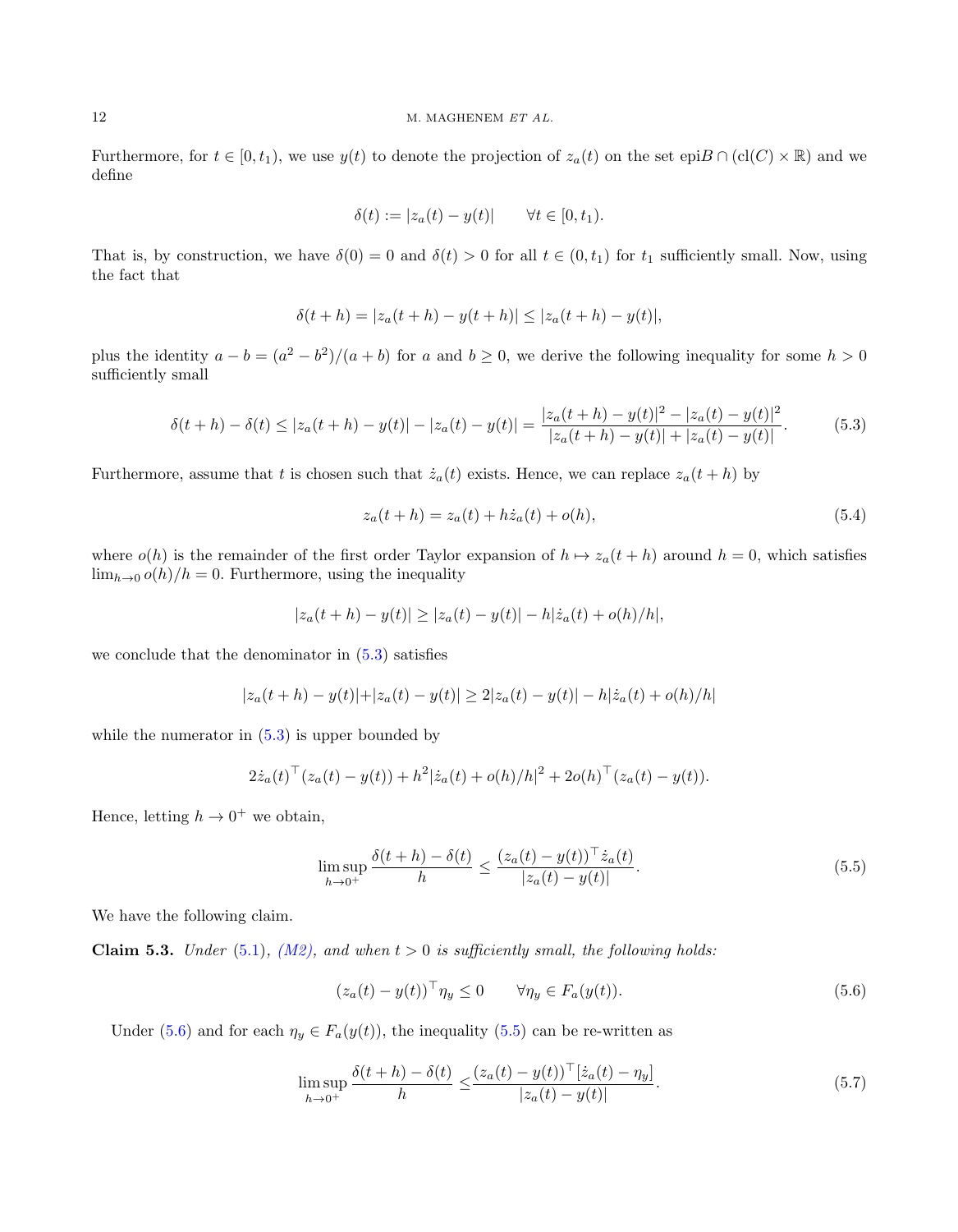Since  $\dot{z}_a(t) \in F_a(z_a(t))$ , using the fact that the map  $F_a$  is locally Lipschitz, it is always possible to find a constant  $\gamma > 0$  and  $\eta_y^* \in F(y(t))$  such that, when replacing  $\eta_y$  by  $\eta_y^*$  in [\(5.7\)](#page-11-3), we obtain, for almost all  $t \in (0, t_1)$ ,

<span id="page-12-1"></span>
$$
\limsup_{h \to 0^+} \frac{\delta(t+h) - \delta(t)}{h} \le \gamma |z_a(t) - y| = \gamma \delta(t). \tag{5.8}
$$

The contradiction follows since [\(5.8\)](#page-12-1) implies that  $\delta(t) = 0$  for all  $t \in (0, t_1)$  due to  $\delta(0) = 0$  by construction.

*Proof of Claim [5.3:](#page-11-4)* To prove the latter claim, we start noticing, using the continuity of the system's solutions, that for any neighborhood sufficiently small around  $z_{ao}$  denoted  $U(z_{ao})$ , there exists  $t_1 > 0$  sufficiently small such that  $y(t) \in U(z_{ao})$  for all  $t \in [0, t_1)$ . Furthermore, under  $(M2)$  and for  $U(z_{ao})$  small enough, we show that  $y(t)$  either belongs to  $\partial(\text{epi}B) \cap (\tilde{C} \times \mathbb{R})$  or to the set int(epiB)  $\cap (\partial C \times \mathbb{R})$ . Indeed, by definition of the projection,  $y(t)$  cannot belong to int(epiB) ∩ (int(C)  $\times \mathbb{R}$ ) = int(epiB ∩ (C  $\times \mathbb{R}$ )). Furthermore, [\(M2\)](#page-9-1) implies that, when  $U(z_{aa})$  is small enough, a nontrivial solution starting from  $y(t)$  always exists; hence,  $y(t) \in C \times \mathbb{R}$ . Now, we consider the two possibilities of  $y(t)$ .

- $-$  When  $y(t) \in \partial(\text{epi}B) \cap (\tilde{C} \times \mathbb{R})$ , [\(5.6\)](#page-11-1) follows from [\(5.1\)](#page-10-0). Indeed, by definition of  $N_{\text{epi}B}^P \cap (C \times \mathbb{R})$ , we conclude that  $z_a(t) - y(t) \in N_{\text{epi}B \cap (C \times \mathbb{R})}^P(y(t))$ . Furthermore, using [\(M2\)](#page-9-1) for  $t > 0$  small enough, we conclude that  $F_a(y(t)) \subset T_{\text{epi}B \cap (C \times \mathbb{R})}(y(t)).$
- When  $y(t) \in \text{int}(\text{epi}B) \cap (\partial C \times \mathbb{R})$ , since  $y(t) \in U(z_{ao})$ , it follows using  $(M2)$  that  $F_a(y(t)) \subset T_C(y(t))$ . Furthermore, since  $y(t) \in \text{int}(\text{epi}B)$ , it follows that  $F_a(y(t)) \subset T_{\text{epi}B \cap (C \times \mathbb{R})}(y(t))$ .

Now, in order to conclude [\(5.6\)](#page-11-1), for each  $\eta_y \in F_a(y(t))$ , we introduce the inequality, for some  $h > 0$ ,

<span id="page-12-2"></span>
$$
|z_a(t) - y(t)| \le |z_a(t) - y(t) - h\eta_y| + |y(t) + h\eta_y|_K,
$$
\n(5.9)

where  $K := \text{epi}B \cap (C \times \mathbb{R})$ . To obtain the previous inequality, we used the fact that  $|\cdot|_K$  is globally Lipschitz with Lipschitz constant equal to 1 and  $|z_a(t) - y(t)| = |z_a(t)|_K$ . Next, by taking the square in both sides of inequality [\(5.9\)](#page-12-2) and dividing by h, we obtain, for each  $\eta_y \in F_a(y(t))$ ,

$$
\frac{|z_a(t) - y(t)|^2}{h} \le \frac{|z_a(t) - y(t) - h\eta_y|^2}{h} + \frac{|y(t) + h\eta_y|_K^2}{h} + \frac{2|z_a(t) - y(t) - h\eta_y||y(t) + h\eta_y|_K}{h}
$$

$$
\le \frac{|z_a(t) - y(t)|^2}{h} + h|\eta_y|^2 - 2(z_a(t) - y(t))\eta_y + h\left(\frac{|y(t) + h\eta_y|_K}{h}\right)^2 + \frac{2|z_a(t) - y(t) - h\eta_y||y(t) + h\eta_y|_K}{h}.
$$
(5.10)

Finally, letting  $h \to 0^+$  through a suitable sequence, [\(5.6\)](#page-11-1) is proven using the fact that  $\liminf_{h \to 0^+} \frac{|y(t) + h\eta_y|_K}{h} =$ 0 since we already have  $\eta_y \in T_K(y(t))$ .

<span id="page-12-0"></span>Remark 5.4. Condition [\(M1\)](#page-9-0) ensures the existence of a nontrivial solution (i.e., solution whose domain is not a singleton) along each direction in the intersection between the images of F and the contingent cone  $T<sub>C</sub>$ . The latter requirement is necessary in order to prove the necessary part of the statement in the general case where C is not  $\mathbb{R}^n$  and nontrivial solutions start from  $\partial C$ , see Example [4.2.](#page-7-0)

In other words, when  $t \mapsto B(\phi(t))$  is nonincreasing along the nontrivial solutions to  $\mathcal{H}_f$ , showing that, for each  $x_o \in \tilde{C}$ , every  $v_o \in F(x_o) \cap T_C(x_o)$  satisfies [\(5.1\)](#page-10-0) naturally imposes the existence of at least one nontrivial solution starting from  $x_o$  that is tangent to  $v_o$  at  $x_o$ .

<span id="page-12-3"></span>**Remark 5.5.** The existence of a nontrivial solution along each direction within the set  $F(x_0)$  holds for free when  $x_o \in \text{int}(C)$ . Indeed, in this case, for each  $v_o \in F(x_o) \cap T_C(x_o) = F(x_o)$ , there exists a selection  $v : U(x_o) \to \mathbb{R}^n$ ,  $U(x_o) \subset C$ , such that  $v(x) \in F(x)$  for all  $x \in U(x_o)$  and  $v(x_o) = v_o$ . The latter selection can be chosen to be continuous when F is locally Lipschitz. Hence, the differential equation  $\dot{x} = v(x)$  admits a continuously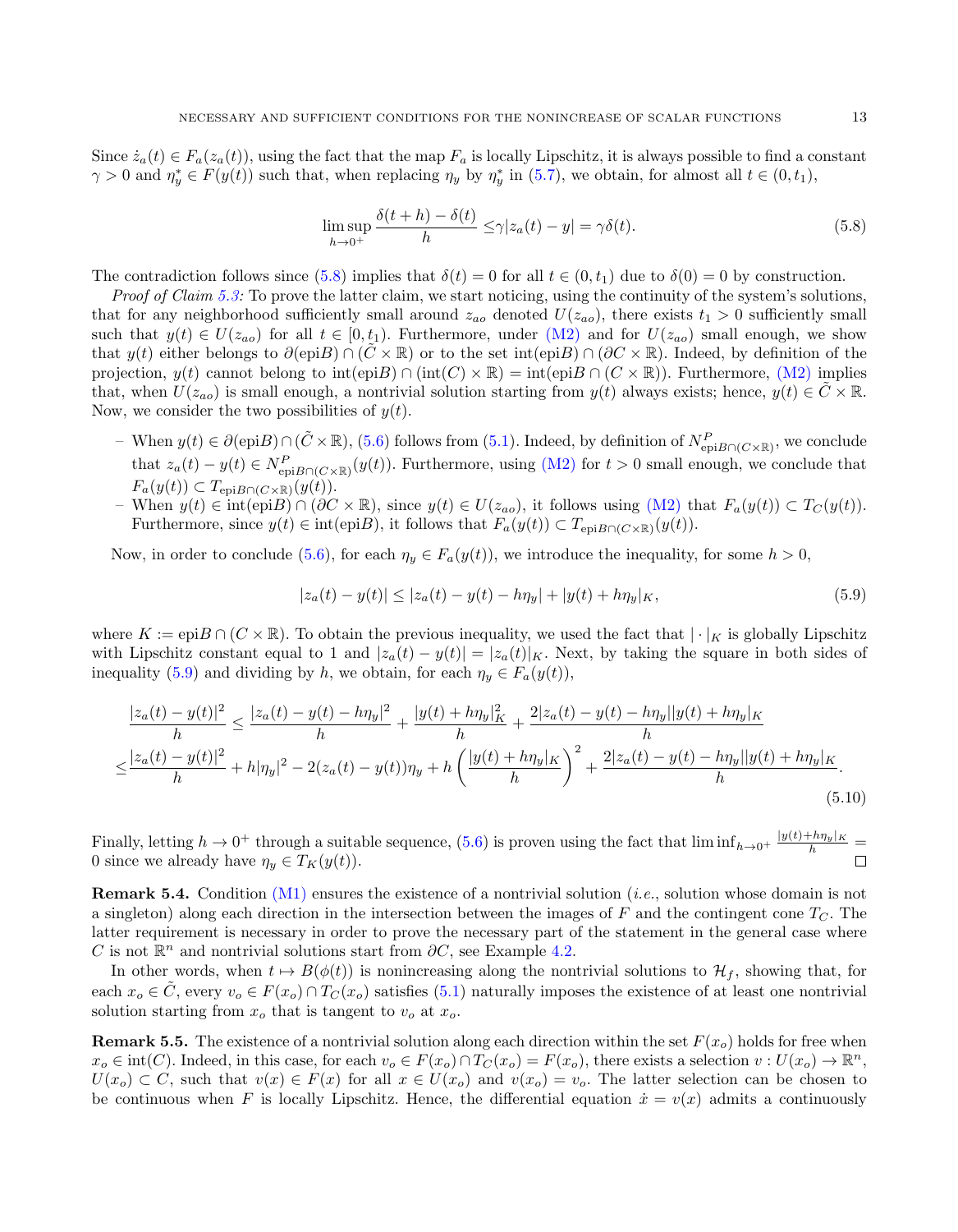differentiable solution  $\phi$  starting from  $x_0$  with  $\dot{\phi}(0) = v_0$ , which is also solution to  $\mathcal{H}_f$ ; thus, the solution  $\phi$  is tangent to  $v_o$  at  $x_o$ .

**Remark 5.6.** The Assumption [\(M1\)](#page-9-0) holds for free for example if C is closed, dom( $F \cap T_C \cap \partial C$  is open relative to  $\partial C$ ,  $F \cap T_C$  is lower semicontinuous at least on dom( $F \cap T_C \cap \partial C$ , and the set C is regular. Indeed, having  $T_C(x) = C_C(x)$  for all  $x \in \text{cl}(C)$  implies that  $T_C$  is convex for all  $x \in \text{cl}(C)$  and the same holds for  $F(x) \cap T_C(x)$ since  $F(x)$  is also convex for all  $x \in C$ . Hence, a direct application of Michæl's Theorem ([\[23\]](#page-21-16), Thm. 3.2) to the set-valued map  $F \cap T_C$  defined on the open set dom $(F \cap T_C) \cap \partial C$  relative to  $\partial C$ , [\(M1\)](#page-9-0) follows.

Remark 5.7. Assumption [\(M1\)](#page-9-0) can be replaced by the following relaxed assumption involving some extra knowledge concerning the system's solutions.

(M1') For each  $x_o \in \partial C \cap C$  and for each  $v_o \in F(x_o) \cap T_C(x_o)$ , there exists a solution  $\phi : [0, h] \mapsto \phi(t)$ , for some  $h > 0$ , starting from  $x_o$  and a sequence  $\{h_i\}_{i=0}^{\infty} \to 0$  and  $\lim_{i \to \infty} (\phi(h_i) - x_o)/h_i = v_o$ .

<span id="page-13-0"></span>**Remark 5.8.** When  $(M2)$  is not satisfied, as shown in Example [4.3,](#page-7-1) there exist situations where the statement of Theorem [5.2](#page-10-3) does not hold even if all the remaining conditions therein are satisfied. As a consequence, constraining more vector fields rather than only those in  $F(x) \cap T_C(x)$ , as proposed in [\(5.1\)](#page-10-0), is important to prove the sufficient part in Theorem [5.2.](#page-10-3) However, strengthening  $(5.1)$  would affect the statement in [2.,](#page-10-1) the reason why a global assumption similar to  $(M2)$  that is independent from the function B must be considered.

In the following, we show how Theorem [5.2](#page-10-3) applies to solve Problem [3.1](#page-4-1) on a concrete example.

**Example 5.9.** The continuous dynamics of the bouncing-ball hybrid model is given by  $\mathcal{H}_f := (C, F)$  with  $F(x) := [x_2 \quad -\gamma]^\top$  for all  $x \in C := \{x \in \mathbb{R}^2 : x_1 \ge 0\}$ . The constant  $\gamma > 0$  is the gravitational acceler-ation. First, F is single valued and continuously differentiable; hence, Assumption [2.5](#page-3-2) holds. Second, note that  $\widetilde{C} := C \setminus \{x \in \mathbb{R}^2 : x_1 = 0, x_2 \le 0\}$ . Hence, starting from  $x_o \in \widetilde{C} \cap \partial C = \{x \in \mathbb{R}^2 : x_1 = 0, x_2 > 0\}$ ,  $F(x_o) = \begin{bmatrix} x_{o2} & -\gamma \end{bmatrix}^\top \in T_C(x_o)$ ; thus, [\(M2\)](#page-9-1) follows. Moreover, [\(M1\)](#page-9-0) is also satisfied since  $\partial C \cap C$  is open and, for each  $x_o \in \partial C \cap \tilde{C}$ ,  $F(x_o) \in T_C(x_o)$ . Finally, using Theorem [5.2,](#page-10-3) we conclude that a lower semicontinuous function  $B: \mathbb{R}^2 \to \mathbb{R}$  satisfies  $(\star)$  if and only if  $(5.1)$  holds. In particular, the energy function of the bouncing ball satisfies [\(5.1\)](#page-10-0) since, by definition, it cannot increase along the solutions.

The following result shows that, in some situations, [\(M1\)](#page-9-0) is not needed. However, such situations require that the set  $\tilde{C}$  and the function B satisfy the following extra assumptions:

<span id="page-13-1"></span>Assumption 5.10.  $x \mapsto \text{blkdiag}\{I_n, 0\} N_{\text{epi}B \cap (C \times \mathbb{R})}^P(x, B(x))$  is lower semicontinuous on  $\tilde{C}$ .

<span id="page-13-2"></span>Assumption 5.11.  $U(x) \cap \text{int}(C) \neq \emptyset$  for all  $x \in \partial C \cap C$  and for all  $U(x)$ .

<span id="page-13-4"></span>**Theorem 5.12.** Consider a system  $\mathcal{H}_f = (C, F)$  such that Assumption [2.5](#page-3-2) holds and F is additionally continuous. Let  $B: \mathbb{R}^n \to \mathbb{R}$  be a lower semicontinuous function. Then,

– (★) + Assumption  $5.10$  + Assumption  $5.11$   $\Rightarrow$  [\(5.1\)](#page-10-0).

Consequently, when F is locally Lipschitz and [\(M2\)](#page-9-1) and Assumptions [5.10–](#page-13-1)[5.11](#page-13-2) hold,  $(\star) \Leftrightarrow (5.1)$  $(\star) \Leftrightarrow (5.1)$ .

Proof. We distinguish two situations.

– First, we consider the case where  $x \in \text{int}(C)$ . In this case, according to Remark [5.5,](#page-12-3) [\(M1\)](#page-9-0) holds trivially. Hence, using Theorem [5.2,](#page-10-3) we conclude that

<span id="page-13-3"></span>
$$
\langle \zeta, v \rangle \le 0 \qquad \forall [\zeta^\top \ \alpha]^\top \in N^P_{\text{epi}B \cap (C \times \mathbb{R})}(x, B(x)), \quad \forall v \in F(x) \cap T_C(x). \tag{5.11}
$$

- Next, when  $x \in C\int C$ , we show that [\(5.11\)](#page-13-3) holds using a contradiction. That is, let us assume the existence of  $\left[\zeta_0^\top \alpha_0\right]^\top \in N_{\text{epi}B \cap (C \times \mathbb{R})}^P(x, B(x))$  and  $v_0 \in F(x) \cap T_C(x)$  such that  $\langle \zeta_0, v_0 \rangle > 0$ ; thu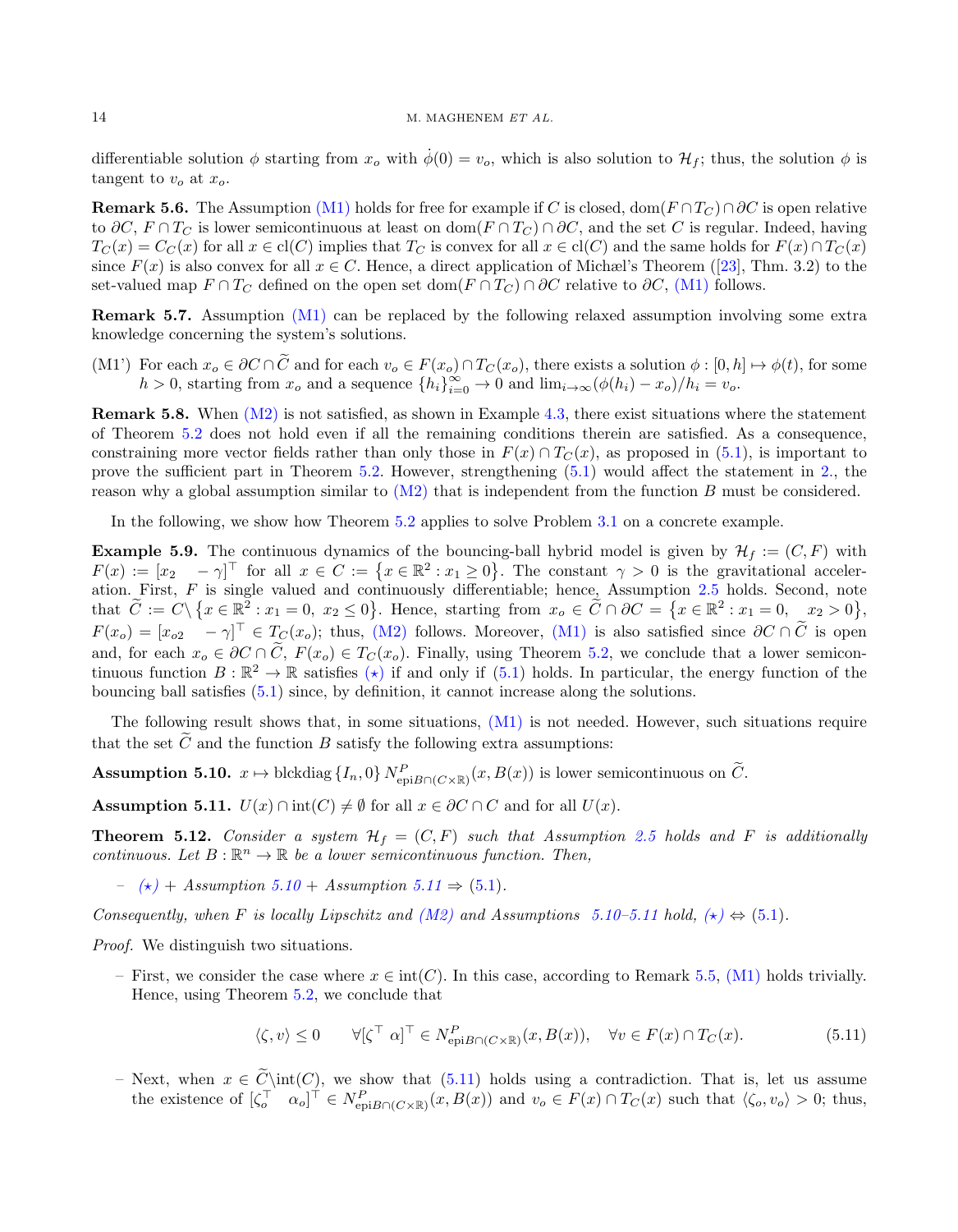$\langle \zeta_o, v_o \rangle \geq \epsilon$  for some  $\epsilon > 0$ . Next, using the continuity of F both with Assumption [5.11,](#page-13-2) we conclude that for each  $\epsilon_1 > 0$  there exist  $U(x)$  such that for each  $y \in U(x) \cap int(C)$   $(U(x) \cap int(C) \neq \emptyset$  under Assumption [5.11\)](#page-13-2) there exists  $v_y \in F(y)$  such that  $|v_y - v_o| \le \epsilon_1$ . On the other hand, using Assump-tion [5.10](#page-13-1) under Assumption [5.11,](#page-13-2) we conclude the existence of  $x_1 \in U(x) \cap \text{int}(C)$  sufficiently close to x and  $[\zeta_1 \quad \alpha_1]^\top \in N^P_{\text{epi}B \cap (C \times \mathbb{R})}(x_1, B(x_1))$  such that  $|\zeta_1 - \zeta_0| \le \epsilon_1$ . Furthermore, since  $x_1 \in \text{int}(C)$ , using the first part of the proof, we conclude that  $\langle \zeta_1, v_{x_1} \rangle \leq 0$ . However, since  $\langle \zeta_o, v_o \rangle \geq \epsilon$  it follows that

$$
\langle \zeta_o, v_o \rangle = \langle \zeta_1, v_{x_1} \rangle + \langle (\zeta_o - \zeta_1), v_o \rangle + \langle \zeta_o, (v_o - v_{x_1}) \rangle + \langle (\zeta_1 - \zeta_o), (v_o - v_{x_1}) \rangle \ge \epsilon.
$$

Hence,  $\langle \zeta_1, v_{x_1} \rangle \ge \epsilon - (|v_o| + |\zeta_o|)\epsilon_1 - \epsilon_1^2$ . Finally, taking  $\epsilon_1 = \min\left\{\frac{\epsilon}{2((|v_o| + |\zeta_o|)+1)}, 1\right\}$ , the contradiction follows since the latter implies that  $\langle \zeta_1, v_{x_1} \rangle \ge \epsilon/2 > 0$ .

In the sequel, we will show that the inequality in [\(5.1\)](#page-10-0) does not need to be checked for all  $\begin{bmatrix} \zeta^{\top} & \alpha \end{bmatrix}^{\top} \in$  $N_{\text{epi}B\cap(C\times\mathbb{R})}^P(x, B(x))$  when  $x \in \text{int}(C)$ . That is, when  $x \in \text{int}(C)$ , we will show that it is enough to verify the inequality in [\(5.1\)](#page-10-0) only for the vectors  $[\zeta^\top \ \alpha]^\top \in N_{\text{epi}B \cap (\text{cl}(C) \times \mathbb{R})}^P(x, B(x))$  with  $\alpha = -1$  to conclude that it holds for all  $[\zeta^\top \quad \alpha]^\top \in N^P_{\text{epi}B \cap (C \times \mathbb{R})}(x, B(x))$ . The former subset is generated by the proximal subdifferential  $\partial_P B$  introduced in [\(3.12\)](#page-6-4). Although  $\partial_P B$  can fail to exist at some points  $(x, B(x)) \in \text{epi}B \cap (\text{int}(C) \times \mathbb{R})$ , its density property in Lemma [A.1](#page-20-0) in the Appendix is enough to preserve the equivalence in Theorem [5.2.](#page-10-3)

<span id="page-14-1"></span>**Proposition 5.13.** Consider a system  $\mathcal{H}_f = (C, F)$  such that Assumption [2.5](#page-3-2) holds, F is additionally locally Lipschitz, and let  $B: \mathbb{R}^n \to \mathbb{R}$  be a lower semicontinuous function. Then, [\(5.11\)](#page-13-3) is satisfied at  $x \in int(C)$  if

$$
\langle \zeta, \eta \rangle \le 0 \qquad \forall \zeta \in \partial_P B(x), \qquad \forall \eta \in F(x). \tag{5.12}
$$

*Proof.* Let  $x \in \text{int}(C)$  and let  $[\zeta^\top \quad 0]^\top \in N_S^P(x, B(x))$ . After Lemma [A.1,](#page-20-0) we conclude the existence of a sequence  $(x_i, \epsilon_i, \zeta_i) \in \text{int}(C) \times \mathbb{R}_{>0} \times \partial_P B(x_i)$  such that  $(x_i, \epsilon_i, \zeta_i) \to (x, 0, \zeta)$  and  $[\zeta_i^{\top} - \epsilon_i]^{\top} \in$  $N_{\text{epi}B}^P(x_i, B(x_i))$ . Moreover, since F is locally Lipschitz, it follows that, for each  $\eta_x \in F(x)$ , there exists  $v_i \in F(x_i)$ such that  $|v_i - \eta_x| \le K|x_i - x|$  for some  $K > 0$ . According to [\(5.12\)](#page-14-0), we conclude that, for all  $i \in \mathbb{N}$ ,

$$
\langle \zeta_i, v_i \rangle = \langle \zeta, \eta_x \rangle + \langle \zeta_i, v_i - \eta_x \rangle + \langle \zeta_i - \zeta, \eta_x \rangle \leq 0.
$$

Finally, on the limit we conclude that  $\langle \zeta, \eta_x \rangle \leq 0$  for all  $\eta_x \in F(x)$ .

### 5.2. When B is lower semicontinuous and  $\text{cl}(C)$  is pre-contractive

When the set  $C \equiv \mathbb{R}^n$ , or when  $\widetilde{C}$  is open, the following necessary and sufficient infinitesimal condition solving Problem [3.1](#page-4-1) is provided in Theorem 6.3 of [\[13\]](#page-21-12).

$$
\langle \zeta, \eta \rangle \le 0 \qquad \forall \zeta \in \partial_P B(x), \qquad \forall \eta \in F(x), \qquad \forall x \in \text{int}(C). \tag{5.13}
$$

In the following statement, we recover ([\[13\]](#page-21-12), Thm. 6.3) as a direct consequence of Theorem [5.2](#page-10-3) and Proposition [5.13.](#page-14-1) Furthermore, as we will show, Condition [\(5.13\)](#page-14-2) can also be used when the following extra assumptions hold.

<span id="page-14-3"></span>**Assumption 5.14.** The set  $cl(C)$  is pre-contractive.

<span id="page-14-4"></span>Assumption 5.15. B is continuous on  $\partial C \cap \tilde{C}$ .

<span id="page-14-5"></span>**Corollary 5.16.** Consider a system  $\mathcal{H}_f = (C, F)$  such that Assumption [2.5](#page-3-2) holds and F is additionally continuous. Let  $B: \mathbb{R}^n \to \mathbb{R}$  be a lower semicontinuous function. Then,

 $\Box$ 

<span id="page-14-2"></span><span id="page-14-0"></span> $\Box$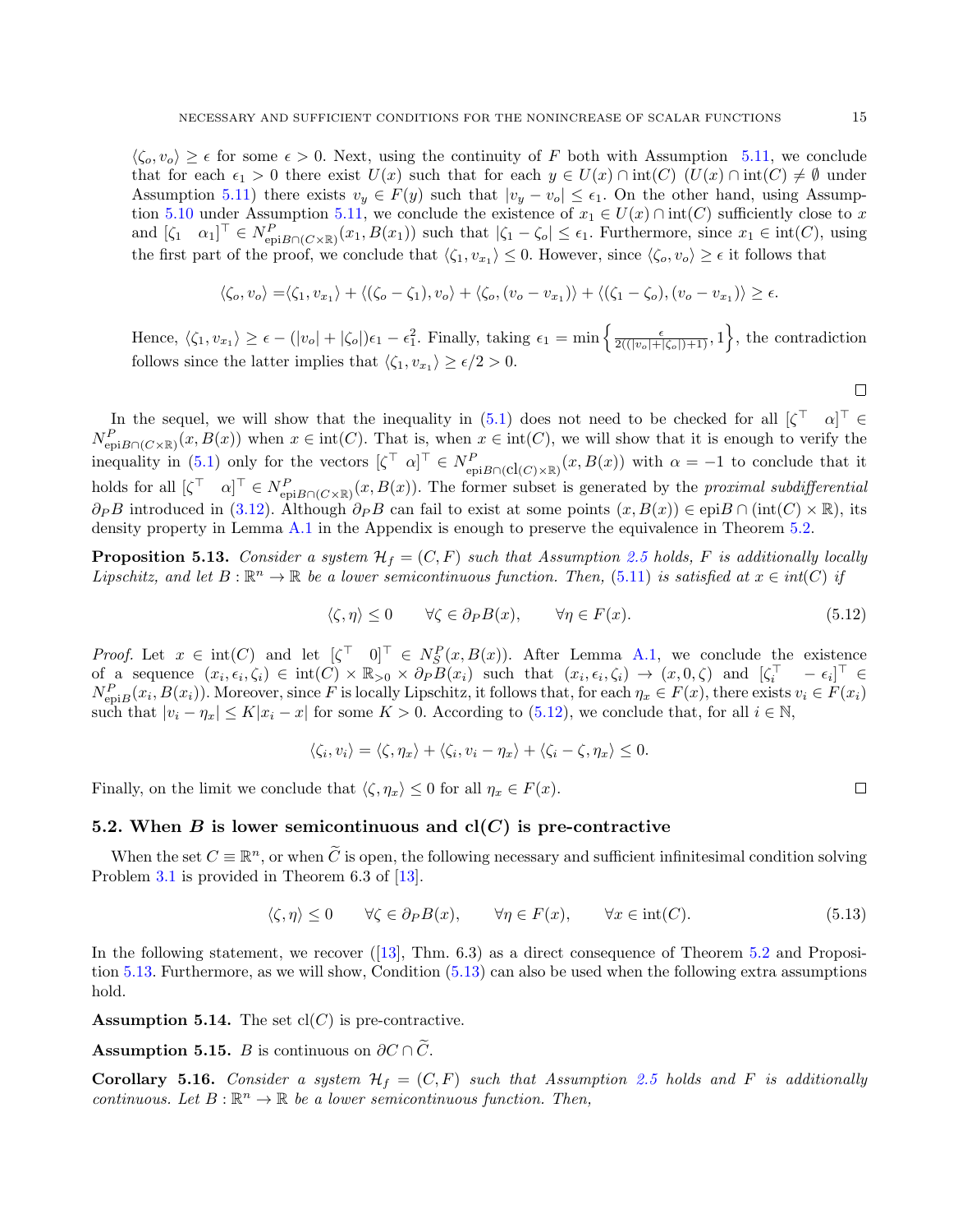1.  $(\star) \Rightarrow (5.13)$  $(\star) \Rightarrow (5.13)$ .

<span id="page-15-2"></span>2. When F is locally Lipschitz and either  $\tilde{C}$  is open or Assumptions [5.14–](#page-14-3)[5.15](#page-14-4) hold,  $(\star) \Leftrightarrow (5.13)$  $(\star) \Leftrightarrow (5.13)$ .

*Proof.* The proof of item 1 follows from the first item in Theorem [5.2](#page-10-3) since [\(M1\)](#page-9-0) holds trivially when  $x_o \in \text{int}(C)$ , see Remark [5.5.](#page-12-3)

The proof of item 2, when  $\tilde{C}$  is open, follows from a direct application of Theorem [5.2](#page-10-3) and Proposition [5.13.](#page-14-1) Indeed, we notice that when  $\tilde{C}$  is open, [\(M1\)](#page-9-0) and [\(M2\)](#page-9-1) hold trivially because  $\partial C \cap \tilde{C} = \emptyset$ . Now, we assume that Assumptions [5.14–](#page-14-3)[5.15](#page-14-4) hold. Using the previous step, we conclude that, along the solutions  $\phi$ : dom $\phi \rightarrow \text{int}(C)$ ,  $t \mapsto B(\phi(t))$  is nonincreasing if and only if [\(5.12\)](#page-14-0) holds. To complete the proof, we will show that, under Assumptions [5.14–](#page-14-3)[5.15,](#page-14-4) if  $t \mapsto B(\phi(t))$  is nonincreasing along the solutions  $\phi : \text{dom}\phi \to \text{int}(C)$  then so it is along the solutions  $\phi : \text{dom}\phi \to \text{cl}(C)$  using contradiction. Consider a solution  $\phi : \text{dom}\phi \to \text{cl}(C)$  such that  $t \mapsto B(\phi(t))$  fails to be nonincreasing. Since  $\phi$  cannot flow in ∂C under Assumption [5.14,](#page-14-3)  $t \mapsto B(\phi(t))$  is nonincreasing in the interior C, and since B is only lower semicontinuous, for the map  $t \mapsto B(\phi(t))$  to fail to be nonincreasing either one of the following holds: For some  $\epsilon > 0$ ,  $B(\phi(0)) < B(\phi(t))$  for all  $t \in (0, \epsilon]$ , or, for some  $T > 0$  such that  $\phi(T) \in \partial C$ ,  $B(\phi(T)) > B(\phi(T - t))$  for all  $t \in (0, \epsilon]$ . The latter scenario contradicts the lower semicontinuity of B, and the first one contradicts Assumption [5.15.](#page-14-4)  $\Box$ 

Before closing this section, the following remark is in order.

**Remark 5.17.** It is important to notice that, when  $x \in \partial C \cap \tilde{C}$ , we need to impose a condition similar to [\(5.1\)](#page-10-0) since the relaxed condition in [\(5.12\)](#page-14-0) is not enough to guarantee the equivalence. Indeed, when  $x \in \text{int}(C)$ , [\(5.12\)](#page-14-0) indicates that the inequality therein holds for all  $[\zeta -1]^{\top} \in N_{\text{epi}B\cap(C\times\mathbb{R})}^P(x, B(x))$ , moreover, when  $[\zeta \quad 0]^\top \in N_{\text{epi}B}^P(C\times\mathbb{R})}(x, B(x))$ , it is possible to show that the inequality in  $(5.12)$  remains satisfied using Lemma [A.1.](#page-20-0) Hence, using Lemma [A.1,](#page-20-0) we can find a point in any neighborhood of  $U(x)$  such that [\(5.12\)](#page-14-0) holds. The latter fact is not necessarily true when  $x \in \partial C \cap \tilde{C}$ , since the points in the neighborhood of x are not necessarily in  $\tilde{C}$ ; thus, there is no guarantee to find a point within any neighborhood of x such that [\(5.12\)](#page-14-0) holds.

### 5.3. When B is locally Lipschitz and  $\tilde{C}$  is generic

In this case, we show that  $(M2)$  is not required. Indeed, such a relaxation is possible since the generalized gradient  $\partial_C B$  introduced in Definition [3.3](#page-5-3) will be used instead of the proximal subdifferential. Thanks to Lebourg's mean-value Theorem in Lemma [A.3](#page-20-1) and to the lower Dini-derivative-based condition in Lemma [3.2,](#page-5-4) which combined together provide a useful relation between the lower Dini derivative of B along the system's solutions and the generalized gradient  $\partial_C B$ .

In this section, we consider the following infinitesimal conditions:

$$
\langle \eta, \zeta \rangle \le 0 \quad \forall \eta \in \partial_C B(x), \quad \forall \zeta \in F(x) \cap T_C(x), \quad \forall x \in \widetilde{C}.\tag{5.14}
$$

$$
\langle \eta, \zeta \rangle \le 0 \quad \forall \eta \in \partial_C B(x), \quad \forall \zeta \in F(x) \cap T_C(x) : \exists c \in \mathbb{R} : \langle \eta, \zeta \rangle = c \text{ for all } \eta \in \partial_C B(x), \quad \forall x \in \widetilde{C}.\tag{5.15}
$$

Furthermore, we recall from [\[30\]](#page-22-0) the following notion of nonpathological functions.

**Definition 5.18.** A locally Lipschitz function  $B : \mathbb{R}^n \to \mathbb{R}$  is nonpathological if, for each absolutely continuous function  $\phi: \text{dom}\phi \to \mathbb{R}^n$ ,  $\text{dom}\phi \subset \mathbb{R}$ , the set  $\partial_C B(\phi(t))$  is a subset of an affine subspace orthogonal to  $\dot{\phi}(t)$  for almost all  $t \in \text{dom}\phi$ . Namely, for almost all  $t \in \text{dom}\phi$ , there exists  $a_t \in \mathbb{R}$  such that

<span id="page-15-1"></span><span id="page-15-0"></span>
$$
\langle \eta, \dot{\phi}(t) \rangle = a_t \qquad \forall \eta \in \partial_C B(\phi(t)).
$$

Remark 5.19. Using Theorem 4 of [\[30\]](#page-22-0), we conclude that locally Lipschitz and regular functions are nonpathological functions. In addition, locally Lipschitz functions that are semiconcave or semiconvex are nonpathological – in particular, finite-valued convex functions are nonpathological.

Now, we are ready to provide our characterization of  $(\star)$  when B is locally Lipschitz.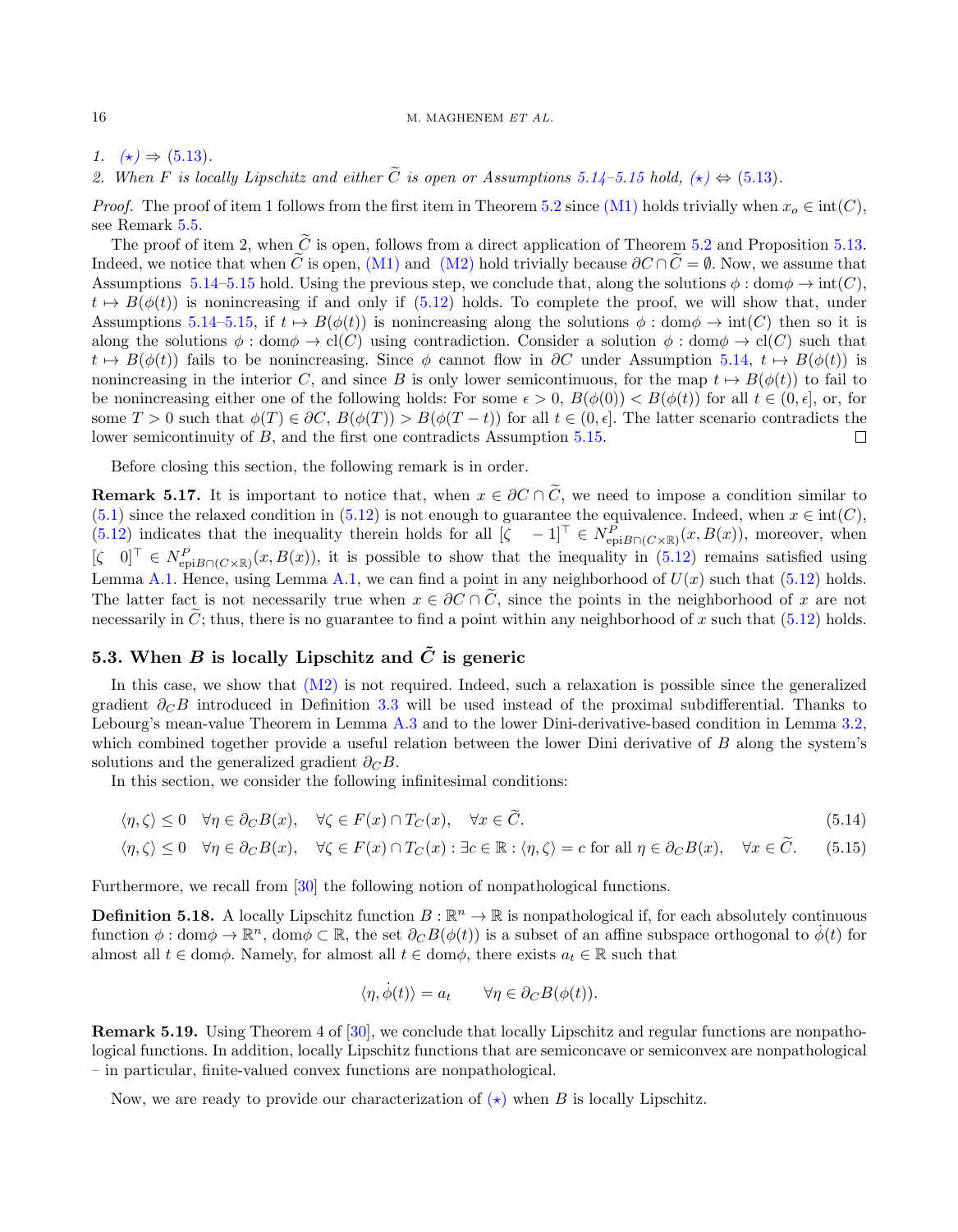<span id="page-16-3"></span>**Theorem 5.20.** Consider a system  $\mathcal{H}_f = (C, F)$  such that Assumption [2.5](#page-3-2) holds. Let  $B : \mathbb{R}^n \to \mathbb{R}$  be a locally Lipschitz function. Then,

- 1.  $(5.14) \Rightarrow (\star)$  $(5.14) \Rightarrow (\star)$ .
- 2. When  $(M1)$  holds, F is continuous, and B is regular,  $(\star) \Leftrightarrow (5.14)$  $(\star) \Leftrightarrow (5.14)$ .
- 3. When B is nonpathological,  $(5.15) \Rightarrow (\star)$  $(5.15) \Rightarrow (\star)$ .

*Proof.* We prove item 1 using contradiction. That is, consider a nontrivial solution  $\phi : [0, T] \to cl(C), T > 0$ , such that the function  $t \mapsto B(\phi(t))$  is strictly increasing on [0, T]. That is, using Lemma [3.2,](#page-5-4) it follows that, for each  $t_o \in [0, T)$ , we have

<span id="page-16-0"></span>
$$
\liminf_{t \to t_o^+} \frac{B(\phi(t)) - B(\phi(t_o))}{t - t_o} \ge \epsilon > 0. \tag{5.16}
$$

Next, using Lemma [A.3,](#page-20-1) we conclude that, for each  $t \in [t_0, T]$ , there exists  $u_t$  belonging to the open line segment  $(\phi(t_o), \phi(t))$  such that

$$
\frac{B(\phi(t)) - B(\phi(t_o))}{t - t_o} \in \left\{ \left\langle z, \frac{\phi(t) - \phi(t_o)}{t - t_o} \right\rangle : z \in \partial_C B(u_t) \right\}.
$$
\n(5.17)

Hence, there exists  $w_t \in \partial_C B(u_t)$  such that

$$
\frac{B(\phi(t)) - B(\phi(t_o))}{t - t_o} = \left\langle w_t, \frac{\phi(t) - \phi(t_o)}{t - t_o} \right\rangle.
$$
\n(5.18)

Furthermore, [\(5.16\)](#page-16-0) implies the existence of a sequence  $\{t_n\}_{n=0}^{\infty} \subset (t_o, T]$  with  $t_n \to t_o$  such that

$$
\lim_{n \to \infty} \frac{B(\phi(t_n)) - B(\phi(t_o))}{t_n - t_o} = \lim_{n \to \infty} \left\langle w_{t_n}, \frac{\phi(t_n) - \phi(t_o)}{t_n - t_o} \right\rangle \ge \epsilon > 0. \tag{5.19}
$$

Now, since  $\partial_C B$  is locally bounded, there exist  $U(\phi(t_o))$  and  $K > 0$  such that  $|\zeta| \leq K$  for all  $\zeta \in \partial_C B(x)$  and for all  $x \in U(\phi(t_o))$ . Furthermore, since the system's solutions are continuous, it follows that for T sufficiently small, both  $\phi(t)$  and  $u_t$  belong to  $U(\phi(t_o))$  for all  $t \in [t_o, T]$ . Hence,

<span id="page-16-2"></span><span id="page-16-1"></span>
$$
|w_{t_n}| \le K \qquad \forall n \in \mathbb{N}.\tag{5.20}
$$

Similarly, since F is locally bounded, then, there exists  $U(\phi(t_o))$  and  $K > 0$  such that  $|y| \leq K$  for all  $y \in F(x)$ and for all  $x \in U(\phi(t_o))$ . Furthermore, since the system's solutions are continuous, it follows that for  $T > 0$ sufficiently small,  $\phi(s) \in U(\phi(t_o))$  for all  $s \in [t_o, T]$ . Hence, in view of the integral

$$
\phi(t) - \phi(t_o) = \int_{t_o}^t \dot{\phi}(s)ds \qquad \dot{\phi}(s) \in F(\phi(s)) \qquad \text{for a.a.} \quad s \in [t_o, t] \text{ and } \quad \forall t \in [t_o, T], \tag{5.21}
$$

we conclude that

$$
\left| \frac{\phi(t_n) - \phi(t_o)}{t_n - t_o} \right| \le K \qquad \forall n \in \mathbb{N}.
$$
\n(5.22)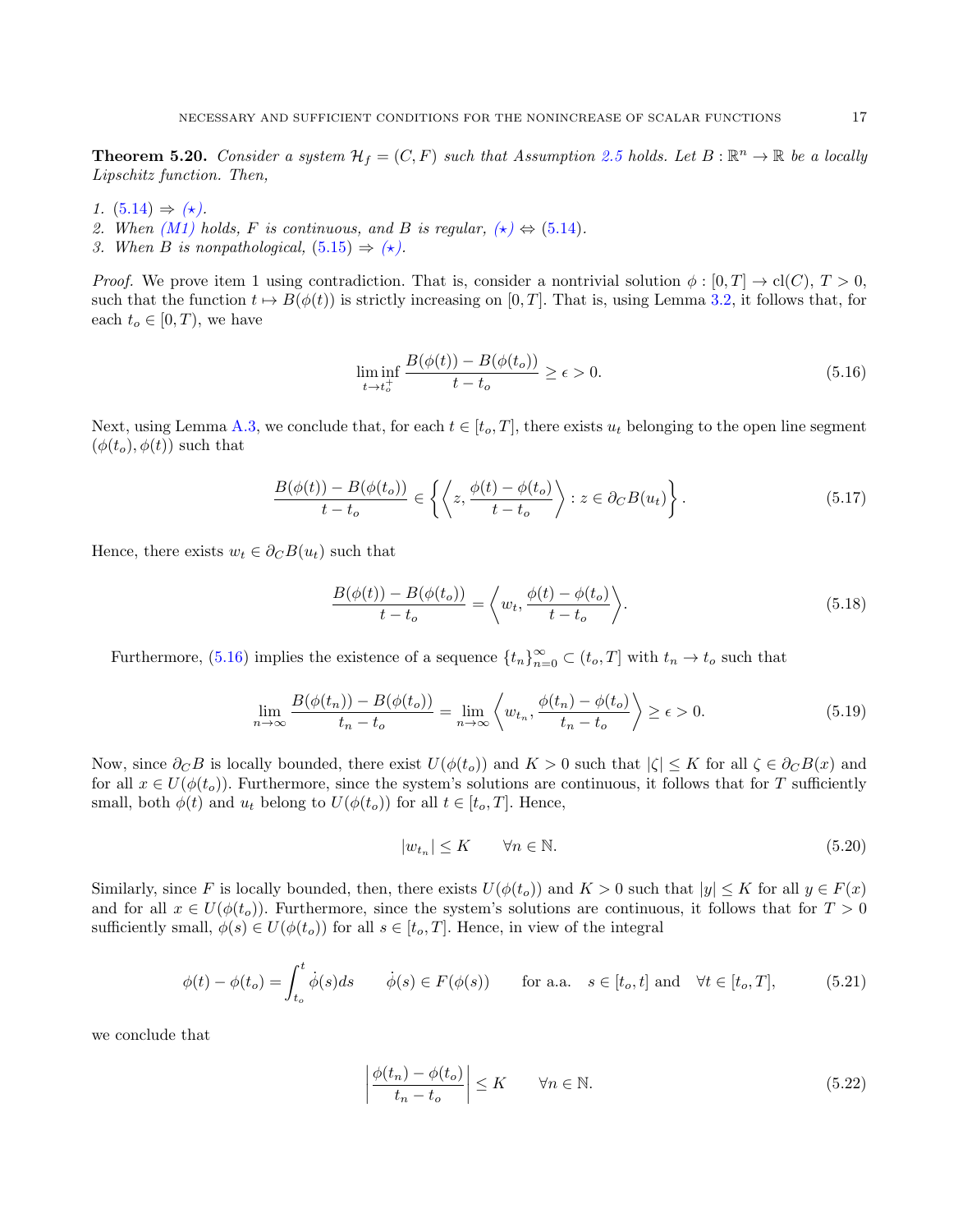By passing to a subsequence, we conclude the existence of  $w_o \in \mathbb{R}^n$  and  $v_o \in \mathbb{R}^n$  such that

$$
w_{t_n} \to w_o
$$
 and  $\frac{\phi(t_n) - \phi(t_o)}{t_n - t_o} \to v_o$ .

Furthermore, since  $w_{t_n} \in \partial_C B(u_{t_n}), u_{t_n} \to \phi(t_o)$  and  $\partial_C B$  is upper semicontinuous, we conclude that  $w_o \in$  $\partial_C B(\phi(t_o))$ . On the other hand, we shall show that  $v_o \in F(\phi(t_o)) \cap T_C(\phi(t_o))$ . Indeed, for  $v_n := \frac{\phi(t_n) - \phi(t_o)}{t_n - t_o}$  $\frac{1}{t_n-t_o},$ 

$$
\phi(t_n) = \phi(t_o) + v_n(t_n - t_o) \in C \quad \text{with} \quad t_n \to t_o \quad \text{and} \quad v_n \to v_o.
$$

Hence, using [\(5.2\)](#page-10-5), we conclude that  $v_o \in T_C(\phi(t_o))$ . Now, to show that  $v_o \in F(\phi(t_o))$ , we use [\(5.21\)](#page-16-1) to conclude that we can always find  $\alpha_n \in (t_o, t_n)$  such that  $v_n \in F(\phi(\alpha_n))$ . Finally, since F is upper semicontinuous and  $\alpha_n \to$  $t_o$ , we conclude that  $v_o \in F(\phi(t_o))$ . Finally, if we reconsider [\(5.19\)](#page-16-2), after passing to an adequate subsequence we obtain

<span id="page-17-0"></span>
$$
\lim_{n \to \infty} \left\langle w_{t_n}, \frac{\phi(t_n) - \phi(t_o)}{t_n - t_o} \right\rangle = \left\langle w_o, v_o \right\rangle \ge \epsilon > 0. \tag{5.23}
$$

However, since  $w_o \in \partial_C B(\phi(t_o))$  and  $v_o \in F(\phi(t_o)) \cap T_C(\phi(t_o))$ , [\(5.14\)](#page-15-0) implies that  $\langle w_o, v_o \rangle \leq 0$ ; thus, a contradiction follows.

In order to prove item 3, we use the same exact steps as in the proof of item 1 while picking  $t_0 \in [0, T)$  such that the following properties hold simultaneously:

 $\dot{\phi}(t_o)$  exists,  $- \dot{\phi}(t_o) \in F(\phi(t_o)) \cap T_C(\phi(t_o)),$  $- \langle \eta, \phi(t_o) \rangle = a_{t_o}$  for all  $\eta \in \partial_C B(\phi(t_o)).$ 

Indeed, we already know that each of the latter three properties holds for almost all  $t \in [0, T]$ ; hence, we can always find  $t_o \in [0, T)$  that satisfies these three conditions simultaneously. Next, the contradiction reasoning leads us to [\(5.23\)](#page-17-0). Note that, in this case, we have

$$
v_o := \lim_{n \to \infty} \frac{\phi(t_n) - \phi(t_o)}{t_n - t_o} = \dot{\phi}(t_o) \in F(\phi(t_o)) \cap T_C(\phi(t_o)),
$$

and, for each  $\eta \in \partial_C B(\phi(t_o))$ , we have  $\langle \eta, \dot{\phi}(t_o) \rangle = a_{t_o}$ . Thus, using [\(5.15\)](#page-15-1), we conclude that  $\langle w_o, v_o \rangle \leq 0$ ; which yields to a contradiction.

In order to prove item 2, we use the proof of item 1 in Theorem [5.2](#page-10-3) to conclude, under  $(M1)$  and the continuity of F, that, when the function B is nonincreasing along the solutions to  $\mathcal{H}_f$ , for each  $x_o \in \tilde{C}$  and  $v_o \in F(x_o) \cap T_C(x_o)$ ,  $[v_o \quad 0]^\top \in T_{\text{epi}B \cap (C \times \mathbb{R})}(x_o, B(x_o))$ . Hence,  $[v_o \quad 0]^\top \in T_{\text{epi}B}(x_o, B(x_o))$ . Next, since B is Lipschitz and regular, we use Lemma [A.6](#page-20-2) to conclude [\(5.14\)](#page-15-0).  $\Box$ 

**Remark 5.21.** The first item in Theorem [5.20](#page-16-3) can be found in [\[9\]](#page-21-11) for the unconstrained case and in [\[27\]](#page-21-25) for the constrained case. However, the original proof proposed in this paper illustrates the reason why we cannot obtain a similar result when B is discontinuous using the  $\partial_P B$ .

**Example 5.22.** Consider the constrained system  $\mathcal{H}_f = (C, F)$  introduced in Example [4.3.](#page-7-1) We already showed that Assumption [2.5](#page-3-2) holds,  $F$  is locally Lipschitz, and  $(M1)$  holds. Hence, using Theorem [5.20,](#page-16-3) we conclude that a locally Lipschitz and regular function  $B:\mathbb{R}^2\to\mathbb{R}$  is nonincreasing along the solutions to  $\mathcal{H}_f$  if and only if [\(5.14\)](#page-15-0) holds.

As in Theorem [5.12,](#page-13-4) [\(M1\)](#page-9-0) can be relaxed provided that Assumptions [5.10](#page-13-1) and [5.11](#page-13-2) hold.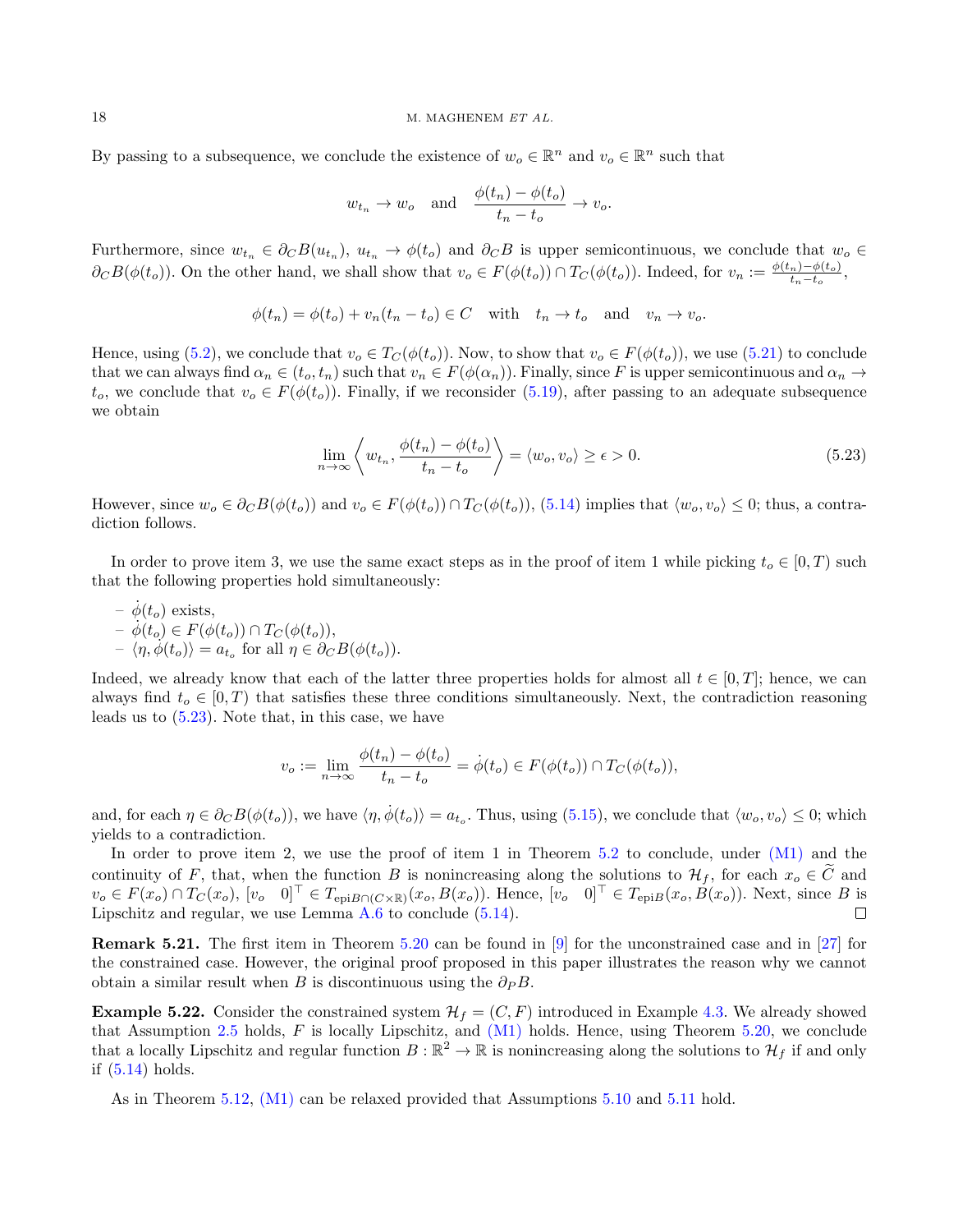<span id="page-18-3"></span>**Theorem 5.23.** Consider a system  $\mathcal{H}_f = (C, F)$  such that Assumption [2.5](#page-3-2) holds. Let  $B : \mathbb{R}^n \to \mathbb{R}$  be a locally Lipschitz function. Assume further that Assumptions [5.11](#page-13-2) and [5.10](#page-13-1) hold with  $x \mapsto N_{\text{epi}B \cap (C \times \mathbb{R})}^P(x, B(x))$  therein replaced by  $x \mapsto [\partial_C B(x)^{\top} - 1]^{\top}$  and B is regular. Then,

1. When F is continuous,  $(\star) \Rightarrow (5.14)$  $(\star) \Rightarrow (5.14)$ .

Proof. T establish the proof, we distinguish the following two situations:

- When (x, B(x)) ∈ ∂(epiB)∩(int(C)×R), according to the proof of [2.](#page-15-2) in Theorem [5.12,](#page-13-4) we notice that [\(M1\)](#page-9-0) holds trivially. Furthermore, using the proof of the necessary part in Theorem [5.2,](#page-10-3) we conclude that  $[v_0 \quad 0]^\top \in T_{\text{evi}B}(x, B(x))$  for each  $v_0 \in F(x)$ . Hence, [\(5.14\)](#page-15-0) follows using Lemma [A.6](#page-20-2) since B is locally Lipschitz and regular.
- Next, when  $(x, B(x)) \in \partial(\text{epi}B) \cap ((\widetilde{C} \setminus \text{int}(C)) \times \mathbb{R})$ , [\(5.14\)](#page-15-0) follows using the same contradiction argument used in the proof of Theorem [5.12](#page-13-4) and the fact that  $N_{epiB\cap(C\times\mathbb{R})}^P = [\partial_C B \quad -1]^\top$ , see Lemma [A.6](#page-20-2) in the appendix.

<span id="page-18-2"></span><span id="page-18-1"></span><span id="page-18-0"></span> $\Box$ 

### 5.4. When B is locally Lipschitz and  $cl(C)$  is pre-contractive

As in Corollary [5.16,](#page-14-5) when the solutions to  $\mathcal{H}_f$  do not flow in  $\partial C$  (*i.e.*, Asm. [5.14](#page-14-3) holds), we will show that we can use infinitesimal inequalities that we check only on the interior of the set  $C$ . That is, we introduce the following conditions:

$$
\langle \eta, \zeta \rangle \le 0 \qquad \forall \eta \in \partial_C B(x), \qquad \forall \zeta \in F(x), \qquad \forall x \in \text{int}(C). \tag{5.24}
$$

$$
\langle \eta, \zeta \rangle \le 0 \qquad \forall \eta \in \partial_C B(x), \qquad \forall \zeta \in F(x) : \exists c \in \mathbb{R} : \langle \eta, \zeta \rangle = c \text{ for all } \eta \in \partial_C B(x), \quad \forall x \in \text{int}(C). \tag{5.25}
$$

$$
\langle \nabla B(x), \zeta \rangle \le 0 \qquad \forall \zeta \in F(x), \qquad \forall x \in \text{int}(C) : \nabla B(x) \text{ exists.} \tag{5.26}
$$

<span id="page-18-4"></span>**Corollary 5.24.** Consider a system  $\mathcal{H}_f = (C, F)$  such that Assumption [2.5](#page-3-2) holds. Let  $B : \mathbb{R}^n \to \mathbb{R}$  be locally Lipschitz. Then,

- 1. When Assumption [5.14](#page-14-3) holds,  $(5.24) \Rightarrow (\star)$  $(5.24) \Rightarrow (\star)$ .
- 2. When Assumption [5.14](#page-14-3) holds and B is nonpathological,  $(5.25) \Rightarrow (\star)$  $(5.25) \Rightarrow (\star)$ .
- 3. When Assumption [5.14](#page-14-3) holds and F is continuous,  $(5.26) \Rightarrow (5.24)$  $(5.26) \Rightarrow (5.24)$  $(5.26) \Rightarrow (5.24)$ .

Proof. We start using Theorem 3 and the proof therein to conclude that when [\(5.24\)](#page-18-0) holds, or [\(5.25\)](#page-18-1) holds and B is nonpathological, then  $t \mapsto B(\phi(t))$  is nonincreasing along every solution  $\phi : \text{dom}\phi \to \text{int}(C)$ .

Next, using contradiction, we show that, under Assumption [5.14,](#page-14-3) if  $t \mapsto B(\phi(t))$  is nonincreasing along every solution  $\phi : \text{dom}\phi \to \text{int}(C)$  then so it is along every solution  $\phi : \text{dom}\phi \to \text{cl}(C)$ . Indeed, consider a solution  $\phi : \text{dom}\phi \to \text{cl}(C)$  such that  $t \mapsto B(\phi(t))$  fails to be nonincreasing. Using Assumption [5.14,](#page-14-3) we conclude that the solution  $\phi$  cannot flow in  $\partial C$ . Furthermore, since  $t \mapsto B(\phi(t))$  is nonincreasing in the interior C and since B is continuous, the map  $t \mapsto B(\phi(t))$  fails to be nonincreasing under one of the two following scenarios:

- For some  $\epsilon > 0$ ,  $B(\phi(0)) < B(\phi(t))$  for all  $t \in (0, \epsilon]$ .
- For some  $T > 0$  such that  $\phi(T) \in \partial C$ ,  $B(\phi(T)) > B(\phi(T t))$  for all  $t \in (0, \epsilon]$ .

The latter two scenarios contradict the continuity of the map  $t \mapsto B(\phi(t))$ .

Finally, the proof of item 3 can be found in Proposition 1 of [\[26\]](#page-21-27).

 $\Box$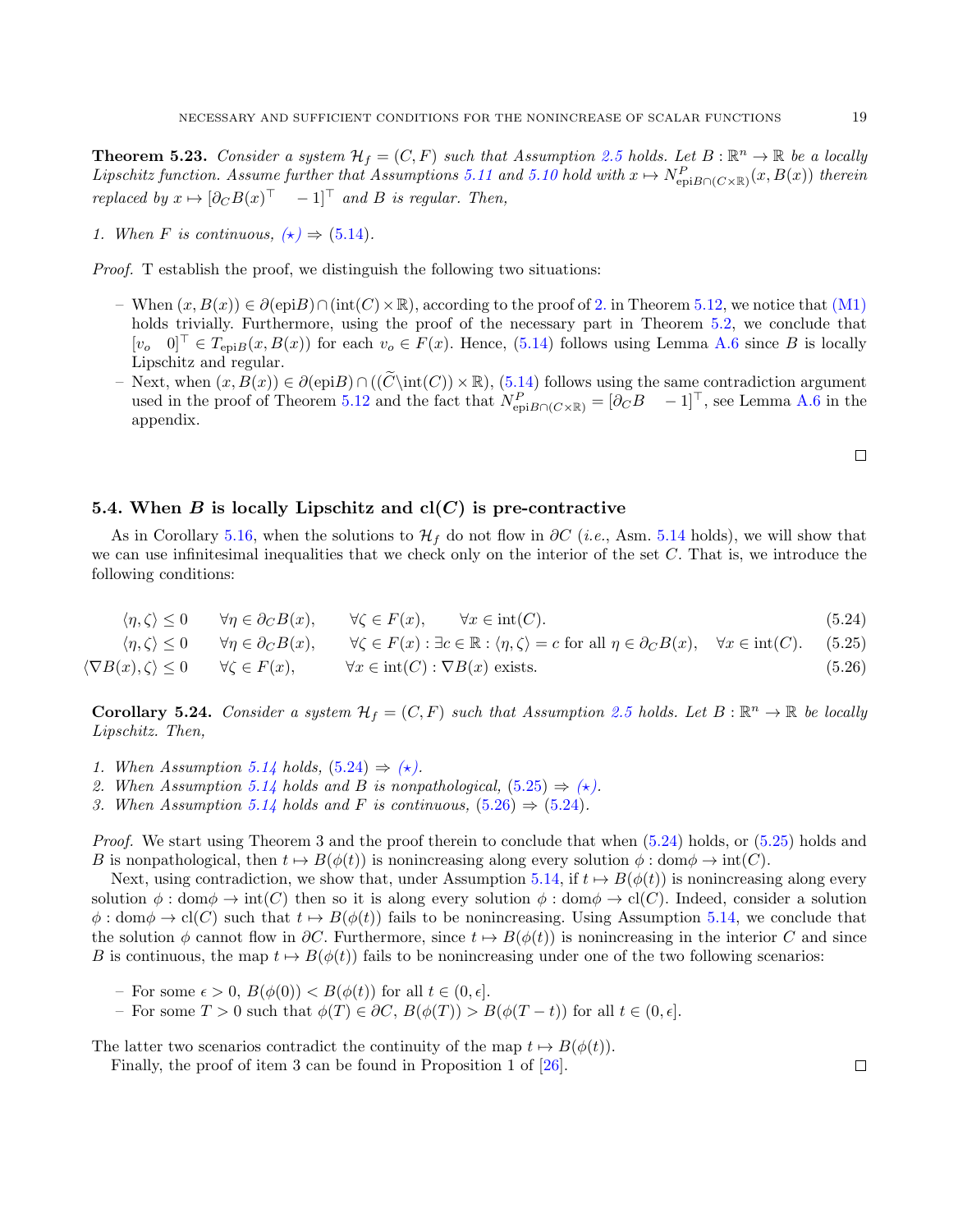### 5.5. When B is continuously differentiable and  $\tilde{C}$  is generic

When a function  $B : \mathbb{R}^n \to \mathbb{R}$  is continuously differentiable,  $\partial_C B \equiv \nabla B$ ; hence, [\(5.14\)](#page-15-0) becomes

$$
\langle \nabla B(x), \eta \rangle \le 0 \qquad \forall \eta \in F(x) \cap T_C(x), \quad \forall x \in \tilde{C}.
$$
 (5.27)

Similarly, [\(5.24\)](#page-18-0) becomes

<span id="page-19-2"></span><span id="page-19-0"></span>
$$
\langle \nabla B(x), \eta \rangle \le 0 \qquad \forall \eta \in F(x), \quad \forall x \in \text{int}(C). \tag{5.28}
$$

The following corollaries are in order.

**Corollary 5.25.** Consider a system  $\mathcal{H}_f = (C, F)$  such that Assumption [2.5](#page-3-2) holds. Let  $B : \mathbb{R}^n \to \mathbb{R}$  be a continuously differentiable function. Then,

- 1.  $(5.27) \Rightarrow (\star)$  $(5.27) \Rightarrow (\star)$ .
- 2. When [\(M1\)](#page-9-0) holds and F is continuous,  $(\star) \Leftrightarrow (5.27)$  $(\star) \Leftrightarrow (5.27)$ .

*Proof.* Using Theorem [5.20,](#page-16-3) the statement follows under  $(P4)$  and the fact that each continuously differentiable function is both locally Lipschitz and regular.  $\Box$ 

Next, using the continuity argument in Theorem [5.12](#page-13-4) under Assumption [5.11,](#page-13-2) we will show that [\(M1\)](#page-9-0) is also not required.

<span id="page-19-1"></span>**Corollary 5.26.** Consider a system  $\mathcal{H}_f = (C, F)$  such that Assumption [2.5](#page-3-2) holds. Let  $B : \mathbb{R}^n \to \mathbb{R}$  be a continuously differentiable function. Assume further that Assumption [5.11](#page-13-2) holds. Then,

- 1.  $(5.27) \Rightarrow (\star)$  $(5.27) \Rightarrow (\star)$ .
- 2. When F is continuous,  $(\star) \Rightarrow (5.27)$  $(\star) \Rightarrow (5.27)$ .

*Proof.* The proof follows from Theorem [5.23](#page-18-3) while using  $(P4)$ , the fact that each continuously differentiable function is locally Lipschitz and regular, and  $\nabla B$  continuous.  $\Box$ 

**Example 5.27.** Consider the constrained system  $\mathcal{H}_f = (C, F)$  introduced in Example [4.3.](#page-7-1) We already showed that Assumption  $2.5$  holds and F is locally Lipschitz. Moreover, we will show that Assumption  $5.11$  is also satisfied. Indeed, for each  $x_o \in \partial C \cap C$ , *i.e.*  $x_o = [x_{o1} \quad 0]^\top$  for some  $x_{o1} \in \mathbb{R}$ , there exists  $\epsilon > 0$  such that  $x_{\epsilon} =$  $[x_{o1} \quad \epsilon]^\top \in \text{int}(C)$  can be made arbitrary close to  $x_o$ ; thus, Assumption [5.11](#page-13-2) follows. Hence, using Corollary [5.26,](#page-19-1) we conclude that a continuously differentiable function  $B : \mathbb{R}^2 \to \mathbb{R}$  satisfies  $(\star)$  if and only if  $(5.27)$  is satisfied.

### 5.6. When B is continuously differentiable and  $cl(C)$  is pre-contractive

In this case, Corollary [5.24](#page-18-4) reduces to the following statement.

**Corollary 5.28.** Consider a system  $\mathcal{H}_f = (C, F)$  such that Assumption [2.5](#page-3-2) holds. Let  $B : \mathbb{R}^n \to \mathbb{R}$  be continuously differentiable. Then,

- 1.  $(\star) \Rightarrow (5.28)$  $(\star) \Rightarrow (5.28)$ .
- 2. When Assumption [5.14](#page-14-3) holds and F is continuous,  $(5.28) \Leftrightarrow (\star)$  $(5.28) \Leftrightarrow (\star)$ .

Proof. The proof follows from a direct application of Corollary [5.24](#page-18-4) while using the fact that each continuously differentiable function is locally Lipschitz and regular, and,  $\nabla B \equiv \partial_C B$ .  $\Box$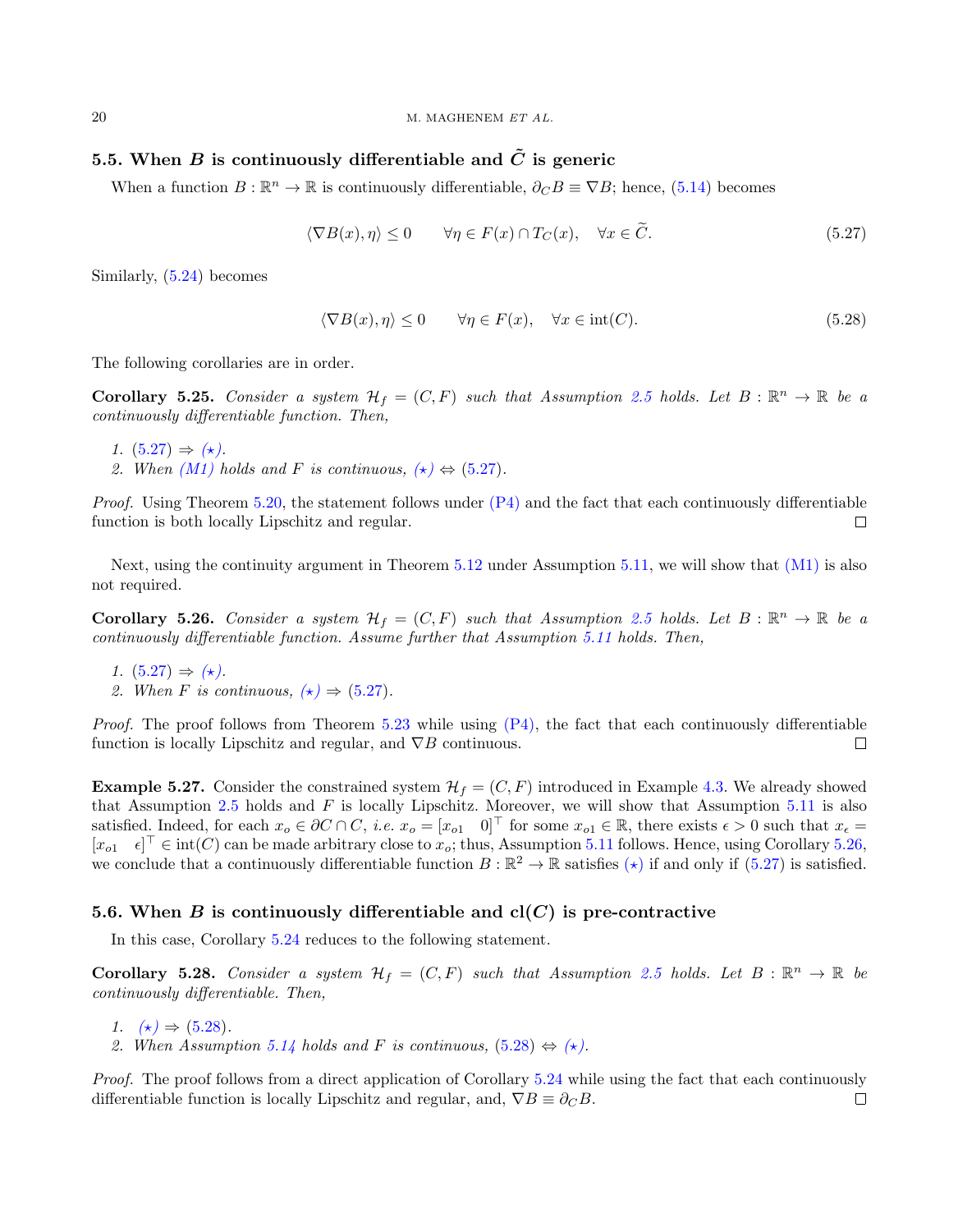### 6. Conclusion

This paper characterizes the nonincrease of scalar functions along solutions to differential inclusions defined on a constrained set. Such a problem is shown to arise naturally when analyzing stability and safety in constrained systems using Lyapunov-like techniques. Different classes of scalar functions are considered in this paper including lower semicontinuous, locally Lipschitz and regular, and continuously differentiable functions. As a future work, one could consider replacing Assumptions [\(M1\)](#page-9-0) and [\(M2\)](#page-9-1) by tighter assumptions or analyze their necessity.

### Appendix A. Supporting results

In this section, we recall a useful intermediate result as well as some useful properties of  $\partial_C B$  and  $\partial_P B$  [\[4,](#page-21-1) [13\]](#page-21-12). The following result can be found in Problem 11.23, page 67 of [\[13\]](#page-21-12).

<span id="page-20-0"></span>**Lemma A.1.** Let  $B: \mathbb{R}^n \to \mathbb{R}$  be lower semicontinuous and let  $(\zeta, 0) \in N_{\text{epi}B}^P(x, B(x))$ . Then, for each  $\epsilon > 0$ , there exists  $x' \in x + \epsilon \mathbb{B}$  and  $(\zeta', -\lambda) \in N_{\text{epi}B}^P(x', B(x'))$  such that

$$
\lambda > 0, \quad |B(x') - B(x)| < \epsilon, \quad |(\zeta, 0) - (\zeta', -\lambda)| \le \epsilon.
$$

**Remark A.2.** According to Definition [3.5,](#page-6-5)  $\partial_P B(x)$  is empty whenever  $N_{\text{epi}B}^P(x, B(x)) \subset \mathbb{R}^n \times \{0\}$ . However, the set of points where  $\partial_P B(x)$  is nonempty is dense in  $\mathbb{R}^n$  and Lemma [A.1](#page-20-0) is a consequence of the density theorem in Theorem 3.1, page 39 of [\[13\]](#page-21-12).

Next, we recall from Theorem 2.4, page 75 of [\[13\]](#page-21-12) the following version of the mean-value theorem in the case of locally Lipschitz functions, which will play a fundamental role to solve Problem [3.1](#page-4-1) when B is locally Lipschitz and regular.

<span id="page-20-1"></span>**Lemma A.3** (Lebourg's mean value theorem). Let  $(x, y) \in \mathbb{R}^n \times \mathbb{R}^n$ , and suppose that  $B : \mathbb{R}^n \to \mathbb{R}$  is locally Lipschitz. Then, there exists a point u in the open line-segment relating x to y denoted  $(x, y)$  such that

<span id="page-20-4"></span>
$$
B(x) - B(y) \in \{ \langle z, x - y \rangle : z \in \partial_C B(u) \}.
$$
\n(A.1)

**Remark A.4.** When the function B is only lower semicontinuous, since  $\partial_P B$  is not guaranteed to exist everywhere in  $\mathbb{R}^n$ , it is not possible to formulate a mean-value theorem similar to  $(A.1)$  using  $\partial_P B$  instead of  $\partial_C B$ with u belonging to the open segment  $(x, y)$ ; see [\[10\]](#page-21-28).

The following useful properties of the Clarke generalized gradient can be found in Proposition 1.5, page 73 of [\[13\]](#page-21-12), Proposition 3.1, page 78 of [\[13\]](#page-21-12), and Theorem 5.7, page 87 of [\[13\]](#page-21-12). In the following lemma, we recall only those that are useful to prove our results.

**Lemma A.5.** Consider a locally Lipschitz function  $B : \mathbb{R}^n \to \mathbb{R}$ . Then,

(P1) the set-valued map  $\partial_C B$  is locally bounded and upper semicontinuous,

 $(P2)$  ∂<sub>C</sub> $B(x) \neq \emptyset$  $\forall x \in \mathbb{R}^n$ .

<span id="page-20-5"></span>(P3) for each  $x \in \mathbb{R}^n$ ,  $\zeta \in \partial_C B(x)$   $\Leftrightarrow$ 

 $\langle [\zeta^\top - 1]^\top, v \rangle \leq 0 \quad \forall v \in N_{\text{epi}B}(x, B(x)),$ 

<span id="page-20-3"></span>(P4) B is continuously differentiable  $\implies \partial_C B(x) = {\nabla B(x)} \quad \forall x \in \mathbb{R}$  $\forall x \in \mathbb{R}^n$ .

the following lemma is a direct consequence of Definition [3.4](#page-5-5) and [\(P3\).](#page-20-5)

<span id="page-20-2"></span>**Lemma A.6.** Consider a locally Lipschitz and regular function  $B : \mathbb{R}^n \to \mathbb{R}$ . Then, for each  $x \in \mathbb{R}^n$ ,

$$
(P5)\ \eta \in \partial_C B(x) \Leftrightarrow [\eta^\top - 1]^\top \in N_{\text{epi}B}(x, B(x)).
$$

**Lemma A.7.** Given a subset  $S \subset \mathbb{R}^n$ , the proximal normal cone  $N_S^P$  is a subset of the normal cone  $N_S$ .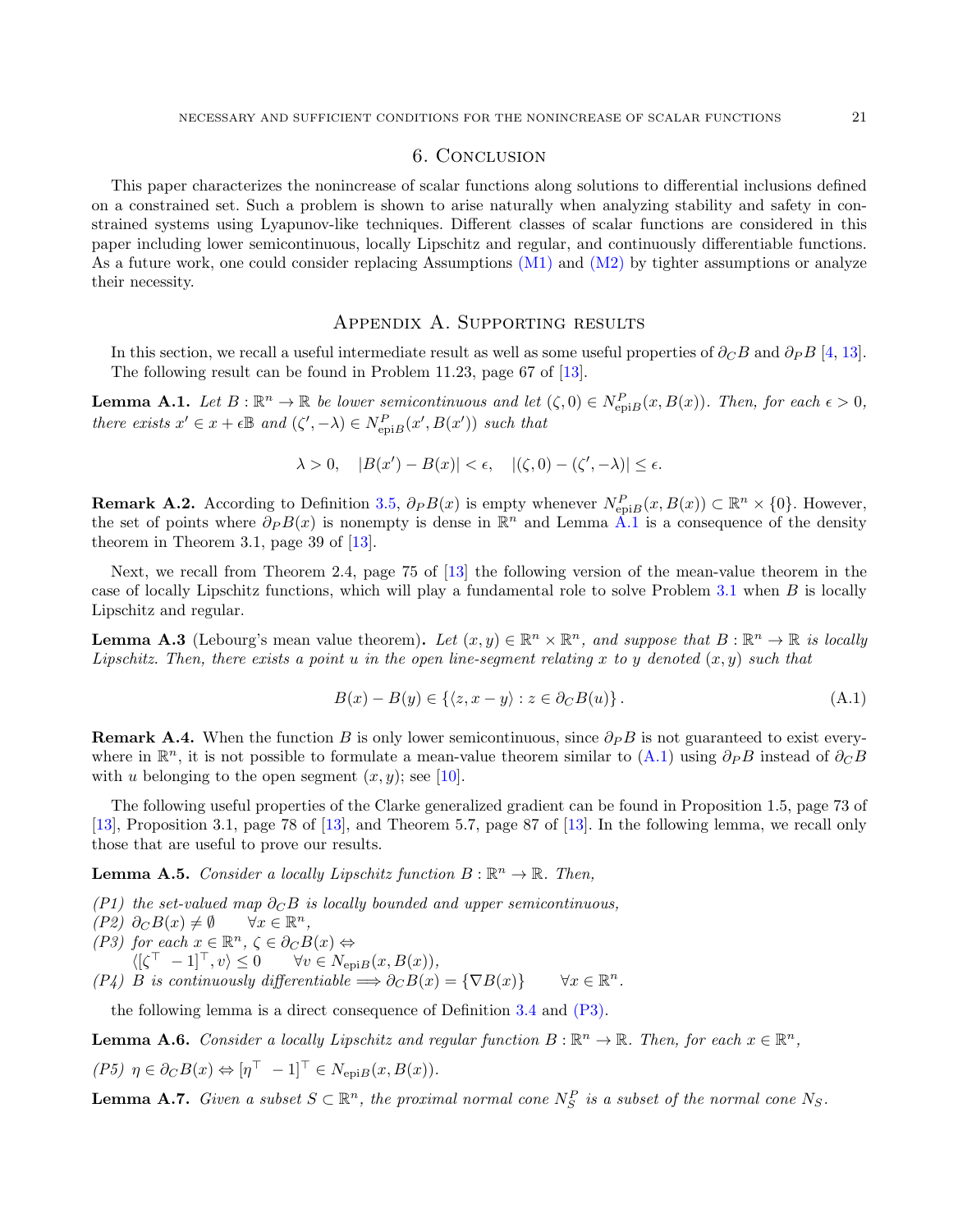*Proof.* By definition,  $z \in N_S^P(x)$  implies the existence of  $r > 0$  such that  $|x + rz|_S = r|z|$ . Let  $y := x + rz$  and note that  $|y|_S = r|z| = |rz| = |y - x|$ . Hence, x belongs to the projection of y on S. Now, using Proposition 3.2.3 of [\[2\]](#page-21-17), we conclude that  $(y - x) = rz \in N_S(x)$ . Finally, since  $N_K$  is a cone and  $r > 0$ , it follows that  $z \in N_S(x)$ . П

#### **REFERENCES**

- <span id="page-21-21"></span>[1] A.D. Ames, X. Xu, J.W. Grizzle and P. Tabuada, Control Barrier Function Based Quadratic Programs with Application to Automotive Safety Systems (2018).
- <span id="page-21-17"></span>[2] J.P. Aubin, Viability Theory. Birkhauser Boston Inc., Cambridge, MA, USA (1991).
- <span id="page-21-6"></span>[3] J.P. Aubin and A. Cellina, Vol. 264 of Differential Inclusions: Set-Valued Maps and Viability Theory. Springer Science & Business Media (2012).
- <span id="page-21-1"></span>[4] J.P. Aubin and H. Frankowska, Set-valued Analysis. Springer Science & Business Media (2009).
- <span id="page-21-10"></span>[5] A. Bacciotti and F. Ceragioli, Stability and stabilization of discontinuous systems and nonsmooth Lyapunov functions. ESAIM: COCV 4 (1999) 361–376.
- <span id="page-21-26"></span>[6] A. Bacciotti and F. Ceragioli, Nonsmooth Lyapunov functions and discontinuous Carathéodory systems. IFAC Proc. 37 (2004) 841–845.
- <span id="page-21-0"></span>[7] R.P. Boas and H.P. Boas, vol. 13 of A Primer of Real Functions, 4th edn., Mathematical Association of America (1996).
- <span id="page-21-9"></span>[8] F. Clarke, Vol. 264 of Functional analysis, calculus of variations and optimal control. Springer Science & Business Media (2013).
- <span id="page-21-11"></span>[9] F.H. Clarke, Vol. 5 of Optimization and Nonsmooth Analysis (1990).
- <span id="page-21-28"></span>[10] F.H. Clarke and Y.S. Ledyaev, Mean value inequalities. Proc. Am. Math. Soc. 122 (1994) 1075–1083.
- <span id="page-21-2"></span>[11] F.H. Clarke, Y.S. Ledyaev, E.D. Sontag and A.I. Subbotin, Asymptotic controllability implies feedback stabilization. IEEE Trans. Autom. Control 42 (1997) 1394–1407.
- <span id="page-21-7"></span>[12] F.H. Clarke, Y.S. Ledyaev and R.J. Stern, Invariance, monotonicity, and applications, in Nonlinear analysis, differential equations and control. Springer (1999) 207–305.
- <span id="page-21-12"></span>[13] F.H. Clarke, Y.S. Ledyaev, R.J. Stern and P.R. Wolenski, Nonsmooth Analysis and Control Theory, vol. 178, Springer Science & Business Media (2008).
- <span id="page-21-8"></span>[14] F.H. Clarke, R.J. Stern and P.R. Wolenski, Subgradient criteria for monotonicity, the Lipschitz condition, and convexity. Can. J. Math. 45 (1993) 1167–1183.
- <span id="page-21-5"></span>[15] U. Dini, Lezioni di analisi infinitesimale, vol. 1, 2. Fratelli Nistri (1907).
- <span id="page-21-22"></span>[16] P. Glotfelter, J. Cortés and M. Egerstedt, Nonsmooth barrier functions with applications to multi-robot systems. IEEE Control Syst. Lett. 1 (2017) 310–315.
- <span id="page-21-15"></span>[17] R. Goebel, R.G. Sanfelice and A.R. Teel, Hybrid dynamical systems: modeling, stability, and robustness. Princeton University Press (2012).
- <span id="page-21-13"></span>[18] R. Kamalapurkar, W.E. Dixon and A.R. Teel, On reduction of differential inclusions and Lyapunov stability. ESAIM: COCV 26 (2020) 24.
- <span id="page-21-14"></span>[19] M. Maghenem, A. Melis and R.G. Sanfelice, Monotonicity Along Solutions to Constrained Differential Inclusions, in Proceeding of the 58th IEEE Conference on Decision and Control, Nice, France (2019).
- <span id="page-21-24"></span>[20] M. Maghenem and R.G. Sanfelice, Characterization of Safety and Conditional Invariance for Nonlinear Systems, in Proceedings of the 2019 American Control Conference (ACC), IEEE (2019) 5039–5044.
- <span id="page-21-19"></span>[21] M. Maghenem and R.G. Sanfelice, Characterizations of Safety in Hybrid Inclusions via Barrier Functions, in Proceedings of the 22nd ACM International Conference on Hybrid Systems: Computation and Control, HSCC '19, ACM, NY, USA (2019) 109–118.
- <span id="page-21-20"></span>[22] M. Maghenem and R.G. Sanfelice, Local Lipschitzness of Reachability Maps for Hybrid Systems with Applications to Safety, in Proceedings of the 23rd International Conference on Hybrid Systems: Computation and Control, HSCC '20, Association for Computing Machinery, New York, NY, USA (2020).
- <span id="page-21-16"></span>[23] E. Michael, Continuous selections. I. Ann. Math. (1956) 361–382.
- <span id="page-21-23"></span>[24] S. Prajna, A. Jadbabaie and G.J. Pappas, A framework for worst-case and stochastic safety verification using barrier certificates. IEEE Trans. Autom. Control 52 (2007) 1415–1428.
- <span id="page-21-18"></span>[25] R.T. Rockafellar and J.B.R. Wets, Vol. 317 of Variational Analysis. Springer Science & Business Media (1997).
- <span id="page-21-27"></span>[26] M.D. Rossa, R. Goebel, A. Tanwani and L. Zaccarian, Piecewise structure of Lyapunov functions and densely checked decrease conditions for hybrid Systems. Math. Control Signals and Syst. 33 (2021) 123–149.
- <span id="page-21-25"></span>[27] R.G. Sanfelice, R. Goebel and A.R. Teel, Invariance principles for hybrid systems with connections to detectability and asymptotic stability. IEEE Trans. Autom. Control 52 (2007) 2282–2297.
- <span id="page-21-3"></span>[28] E. Sontag and H. Sussmann, Nonsmooth control-Lyapunov functions, in vol. 3 of Proceedings of the 34th IEEE Conference on Decision and Control (CDC). IEEE (1995) 2799–2805.
- <span id="page-21-4"></span>[29] E.D. Sontag, A Lyapunov-like characterization of asymptotic controllability. SIAM J. Control Optim. 21 (1983) 462-471.